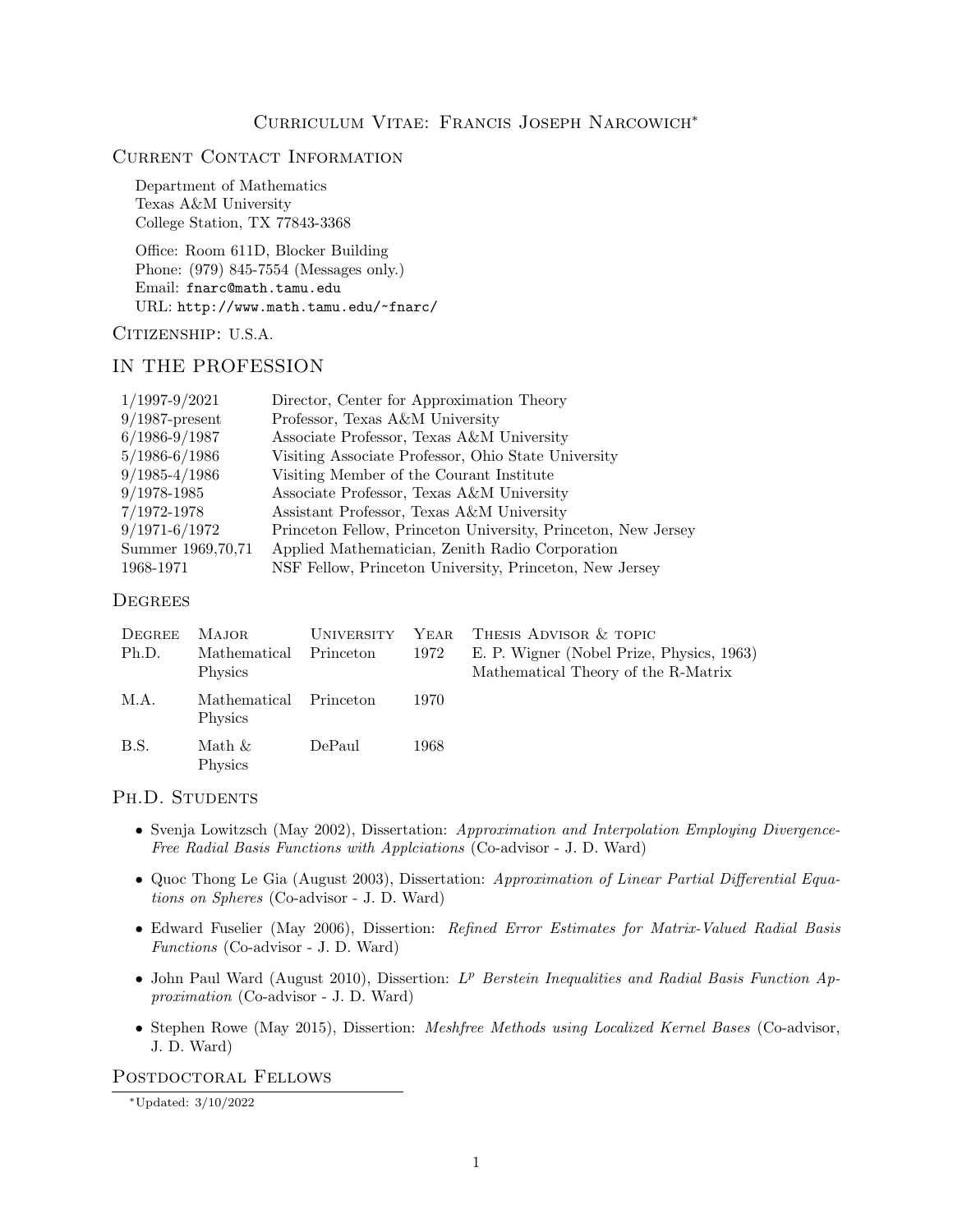• Thomas Hangelbroek, NSF post-doc, Sept. 2007- Aug. 2010 (co-supervisor J. D. Ward).

### Editorial Boards

- SIAM Journal on Numerical Analysis (May 2005 2019)
- Mathematics of Computation (February 2008 2012)

### SOCIETY MEMBERSHIPS

- Society for Industrial and Applied Mathematics
- American Mathematcial Society

#### **AWARDS**

- The Department of Mathematics Outstanding Teaching Award, 2004.
- Distinguished Teaching Award (College of Science, TAMU), 1983.
- Academic Study Leave, 1985-86.

#### **PUBLICATIONS**

#### Papers published or accepted

- 1. F.J. Narcowich, "Mathematical Theory of the R-Matrix, I. The Eigenvalue Problem", Journal of Mathematical Physics, 15 (1974), 1626–1634.
- 2. F.J. Narcowich, "Mathematical Theory of the R-Matrix, II. The R-Matrix and its Properties", Journal of Mathematical Physics, 15 (1974), 1635–1642.
- 3. G.D. Allen, C.K. Chui, W.R. Madych, F.J. Narcowich and P.W. Smith, "Pade Approximation and Orthogonal Polynomials", Bull. of the Australian Math. Soc., 10 (1974), 263–270.
- 4. G.D. Allen, C.K. Chui, W.R. Madych, F.J. Narcowich and P.D. Smith, "Pade Approximation and Guassian Quadrature", Bull. of the Australian Math. Soc., 11 (1974), 63–69.
- 5. G.D. Allen, C.K. Chui, W.R. Madych, F.J. Narcowich and P.W. Smith, "Pade Appoximation of Stieltjes Series", Journal of Approx. Theory. 14 (1974), 302–316.
- 6. G.D. Allen and F.J. Narcowich, "On the Representation and Appproximation of the Class of Operator-Valued Analytic Functions", Bull. of the American Math. Soc., 81 (1975), 440–442.
- 7. G.D. Allen, F.J. Narcowich, and J. Williams, "An Operator Version of a Theorem of Kolmogorov", Pac. J. of Math., 61 (1975), 305–311.
- 8. G.D. Allen and F.J. Narcowich, "Convergence of the Diagonal Operator-Valued Pade Approximants to the Dyson Expansion", Comm. in Math. Phys. 45 (1975), 153–157.
- 9. G.D. Allen and F.J. Narcowich, "R-Operators, I. Representation Theory and Applications", Indiana Univ. Math. Journal, 25 (1976), 945–963.
- 10. F.J. Narcowich, "An Imbedding Theorem for Indeterminate Hermitian Moment Sequences", Pac. J. of Math., 66 (1976), 499–507.
- 11. S. Barone, F.J. Narcowich, M.A. Narcowich, "Flouquet Theory and Applications", Phys. Review A, 15 (1977), 1109–1125.
- 12. F.J. Narcowich, "R-Operators, II. On the Approximation of Certain Operator-Valued Analytic Functions and the Hermitian Moment Problem", Indiana U. Math. J., 26 (1977), 483–513.
- 13. F.J. Narcowich, "On the Extreme Points of the Interval Between Two Operator", Proc. of AMS, 67 (1977), 84–87.
- 14. F.J. Narcowich, "Analytic Properties of the Boundary of the Numerical Range", Indiana U. Math. J., 29 (1980), 67–77.
- 15. F.J. Narcowich and J.D. Ward, "A Toplitz-Hausdorff Theorem for Matrix Ranges", Journal of Operator Theory, 6 (1981), 87–101.
- 16. S.A. Fulling, F.J. Narcowich, and R.M. Wald, "Singularity Structure of the Two-Point Function in Quantum Field Theory in Curved Spacetime, II", Annals of Physics, 136 (1981), 243–272.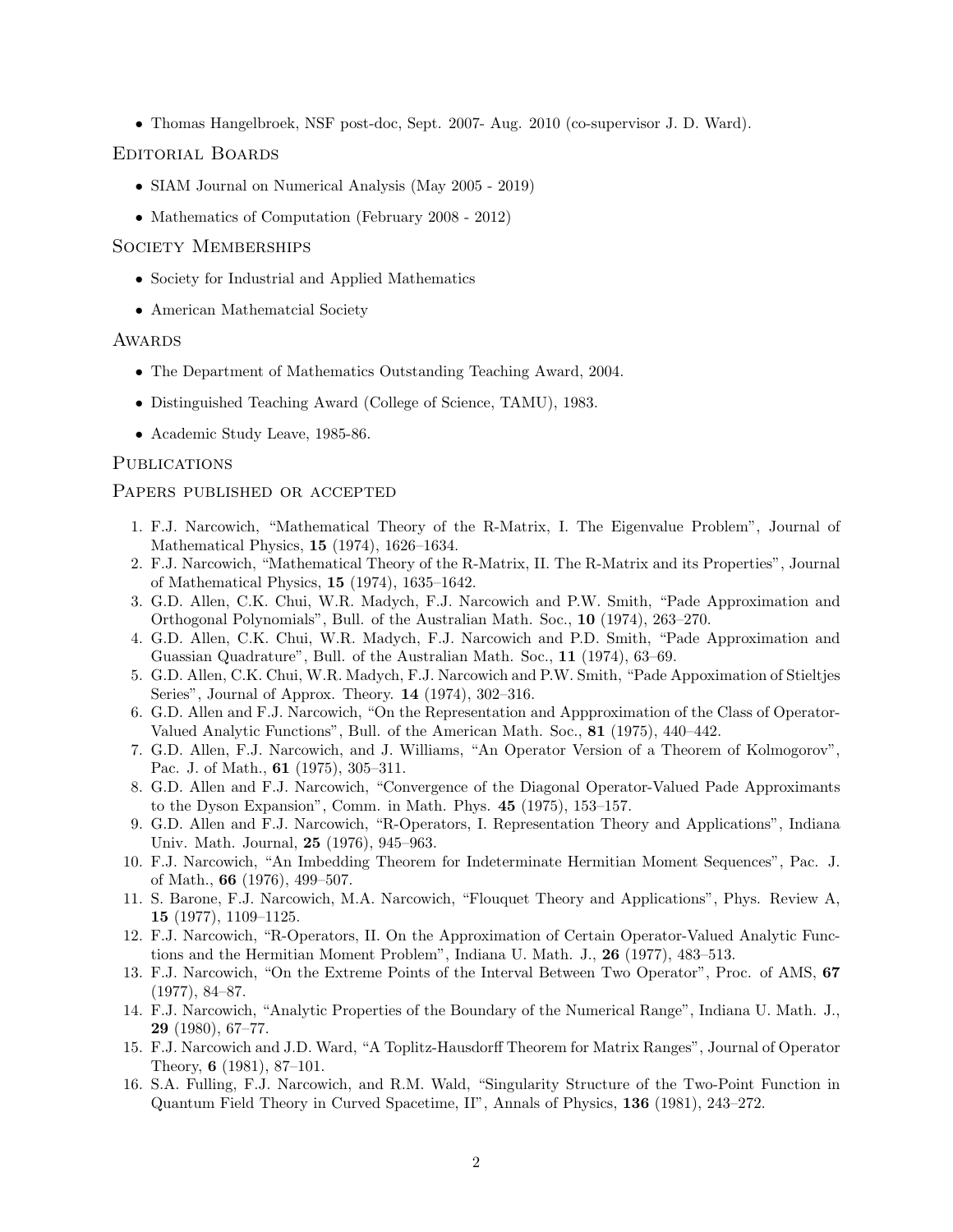- 17. S.A. Fulling and F.J. Narcowich, "A basis for local solutions of an elliptic operator", Journal of Math. Analysis and Applications, 86 (1982), 246–267.
- 18. F.J. Narcowich and J.D. Ward, "Support Functions for Matrix Ranges: Analogues of Lumer's Formula", Journal of Operator Theory, 7 (1982), 25–49.
- 19. F.J. Narcowich and J.D. Ward, "A Characterization of Essential Matrix Ranges", Bulletin of the London Math. 14 (1982), 107–111.
- 20. F.J. Narcowich and J.D. Ward, "Toeplitz-Hausdorff Systems", Linear Algebra and its Applications, 62 (1984), 183–193.
- 21. F.J. Narcowich, J.D. Ward, and D. Legg, "Best Approximation from Stepped Subspaces", Journal of Approximation Theory and its Applications, 1 (1985), 29–49.
- 22. F.J. Narcowich, "On the Quantum Liouville Equation", Physica. 134A (1985), 193–208.
- 23. F.J. Narcowich and R.F. O'Connell, "Necessary and sufficient conditions for a phase-space function to be a Wigner distribution", Phyiscal Review A, 34 (1986), 1–6.
- 24. F.J. Narcowich, "A Dyson-like expansion for solutions to the quantum Liouville equation", Journal of Mathematical Physics, 27 (1986), 2502–2510.
- 25. F.J. Narcowich, "A Quantum Mechanical Moment Problem", Proceedings of the First International Conference on the Physics of Phase Space, held at College Park, Md, 20-23 May 1986, Springer Lecture Notes in Physics 278, ed. by Y.S. Kim and W.W. Zachary, Springer-Verlag, Berlin, 1987.
- 26. F.J. Narcowich, "The Problem of Moments in the Phase Space Formulation of Quantum Mechanics", J. Math. Phys., 28 (1987), 2873–2882.
- 27. F.J. Narcowich, "Conditions for the Convolution of two Wigner distributions to be itself a Wigner distribution", J. Math. Phys. 29 (1988), 2036–2041.
- 28. F.J. Narcowich and R.F. O'Connell, "A unified approach to quantum dynamical maps and Gaussian Wigner functions", Phys. Lett. A, 133 (1988), 167–170.
- 29. F.J. Narcowich, "Distributions of  $\hbar$ -Positive Type and Applications," J. Math. Phys., 30 (1989), 2565–2573.
- 30. F.J. Narcowich, "Geometry and Uncertainty," J. Math. Phys., 31 (1990), 354–364.
- 31. G. Chen, S.A. Fulling, F.J. Narcowich, C. Qi, "An asymptotic average decay rate for the wave equation with variable coefficient viscous damping", SIAM J. on Applied Mathematics, 50 (1990), 1341–1347.
- 32. G. Chen, S.A. Fulling, F.J. Narcowich, S. Shun, "Exponential decay of energy of evolution equations with locally distributed damping", SIAM J. on Applied Mathematics, 51 (1991), 266–301.
- 33. F.J. Narcowich and J.D. Ward, "Norms of inverses and condition numbers for matrices associated with scattered data," Journal of Approx. Theory, 64 (1991), 69–94.
- 34. F.J. Narcowich and J.D. Ward, "Norms of Inverses for Matrices Associated with Scattered Data," pp. 341-348 in Curves and Surfaces, ed. by P.-J. Laurent, A. Le Méhauté, and L.L. Schumaker, Academic Press, Inc., San Diego, CA, 1991.
- 35. F.J. Narcowich and J.D. Ward, "Norm Estimates for the Inverses of a General Class of Scattered-Data Radial-Function Interpolation Matrices," Journal of Approx. Theory, 69 (1992), 84–109.
- 36. A.J. Kurdila, J.L. Junkins, L. Kealey, F.J. Narcowich, and M. Bakich, "Approximation of Poincaré Sections Arising in Attitude Control," pp. 1721-1735 in Astrodynamics 1991, Part III, ed. by B. Kaufman et al., Univelt, San Diego, CA, 1992.
- 37. F.J. Narcowich, N. Sivakumar, and J.D. Ward, "Estimates on Condition Numbers for Interpolation Matrices Associated with certain Order 0 Radial Functions," in Advances in Computer Methods for Partial Differential Equations VII, the Proceedings of the Seventh IMACS International Conference on Computer methods for Partial Differential Equations, held at Rutgers University on 22-24 June, 1992, ed. by R. Vichnevetsky, D. Knight, and G. Richter, IMACS, New Jersey, 1992.
- 38. A.J. Kurdila and F.J. Narcowich, "Sufficient conditions for penalty formulation methods in analytical dynamics," Computational Mechanics, 12 (1993), 81–96.
- 39. F.J. Narcowich, N. Sivakumar, and J.D. Ward, "On Condition Numbers Associated With Radial-Function Interpolation." Journal of Math. Analysis and Applications, 186 (1994), 457–485.
- 40. F.J. Narcowich and J.D. Ward, "Generalized Hermite Interpolation via Matrix-Valued Conditonally Positive Definite Functions," Mathematics of Computation, 63 (1994), 661–688.
- 41. F.J. Narcowich, "Grid-free methods of Hermite interpolation with RBF-like functions on a manifolds," pp. 367-369 in Proceedings of the  $14^{th}$  IMACS World Congress on Computational and Applied Mathe-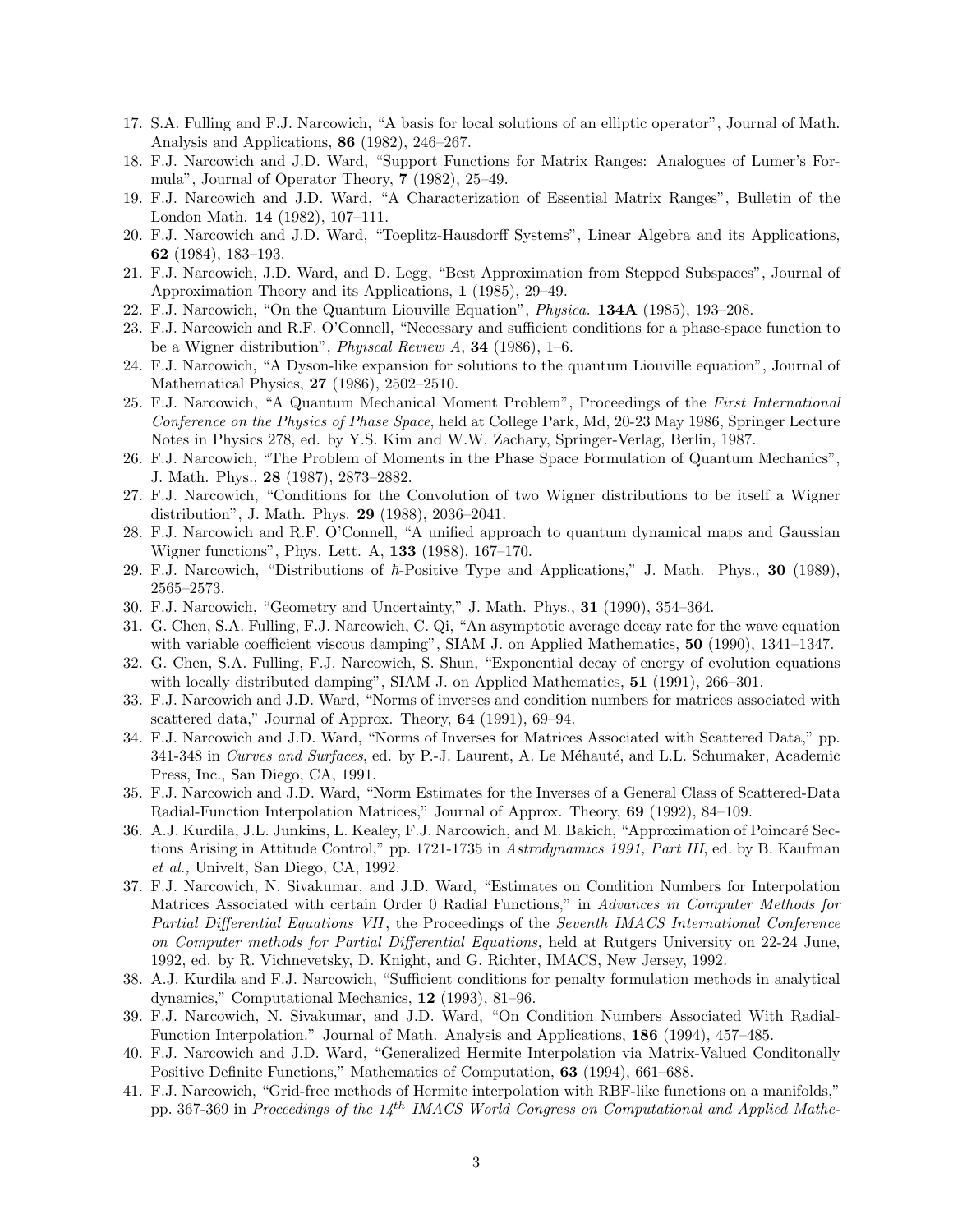matics, I, held at Georgia Tech on 11-15 July, 1994, ed. by W.F. Ames, IMACS, New Jersey, 1994.

- 42. A.J. Kurdila, F.J. Narcowich, and J.D. Ward, " Persistency of Excitation in Identification Using Radial Basis Approximants," SIAM J. Control and Optimization, 33 (1995), 625–642.
- 43. F.J. Narcowich, "Generalized Hermite Interpolation and Positive Definite Kernels on a Riemannian Manifold," Journal of Math. Analysis and Applications, 190 (1995), 165–193.
- 44. A.J. Kurdila, F.J. Narcowich, and J.D. Ward, "Persistency of Excitation, Identification, and Radial Basis Functions," in the Proceedings of the  $33<sup>rd</sup> IEEE Conference on Decision and Control$  held at Lake Buena Vista, Florida on December 14-16, 1994. (Summary of  $\#$  41.).
- 45. F.J. Narcowich, P.W. Smith, and J.D. Ward, "Density of Translates of Radial Functions on Compact Sets," in Approximation Theory VIII, vol. 2: Wavelets and Multilevel Approximation, pp. 301-308, Charles K. Chui and Larry L. Schumaker, eds., World Scientific, Singapore, 1995.
- 46. F.J. Narcowich and J.D. Ward, "Nonstationary Spherical Wavelets for Scattered Data," in Approximation Theory VIII, vol. 2: Wavelets and Multilevel Approximation, pp. 301-308, Charles K. Chui and Larry L. Schumaker, eds., World Scientific, Singapore, 1995.
- 47. F.J. Narcowich and J. D. Ward, "Wavelets Associated with Periodic Basis Functions," Applied and Computational Harmonic Analysis, 3 (1996), 40–56.
- 48. F.J. Narcowich and J.D. Ward, "Nonstationary Wavelets on the m-Sphere for Scattered Data," Applied and Computational Harmonic Analysis, 3 (1996), 324–336.
- 49. N. Dyn, F.J. Narcowich and J.D. Ward, A framework for interpolation and approximation on Riemannian manifolds, Approximation Theory and Optimization, M. D. Buhmann and A. Iserles (eds.), Cambridge University Press, 1997, pp. 133–144.
- 50. F.J. Narcowich, N. Sivakumar, and J.D. Ward, Stability results for scattered-data interpolation on Euclidean spheres, Advances in Comp. Math., 8 (1998), 137–163.
- 51. F.J. Narcowich, " Recent Developments in Approximation via Positive Definite Functions," in Approximation IX, vol. II: Computational Aspects, C.K. Chui and L. Schumaker (eds.), Vanderbilt University Press, Nashville, 1998, pp. 221-242.
- 52. N. Dyn, F.J. Narcowich and J.D. Ward, "Variational Principles and Sobolev-Type Estimates for Generalized Interpolation on a Riemannian Manifold," Constructive Approximation, 15 (1999), 175–208.
- 53. F.J. Narcowich, R. Schaback, J.D. Ward, "Multilevel Interpolation and Approximation," Applied and Computational Harmonic Analysis, 7 (1999), 243–261.
- 54. H.N. Mhaskar, F.J. Narcowich, and J.D. Ward, Approximation Properties of Zonal Function Networks Using Scattered Data on the Sphere, Adv. Comput. Math., 11 (1999), 121–137.
- 55. T.H. O'Donnell, F.J. Narcowich, H.L. Southall, and J.D. Ward, "Multiple source direction finding with reduced training and increased generalization," in Proceedings of the Millenium Conference on Antennas & Propagation, held from 9-14 April 2000, Davos, Switzerland, #SP-444 ESA Publications Division, ESTEC, 2200 AG Noordwijk.
- 56. H.N. Mhaskar, F.J. Narcowich, and J.D. Ward, Quasi-interpolation in shift invariant spaces, J. Math. Anal. Appl., 251 (2000), 356–363.
- 57. H.N. Mhaskar, F.J. Narcowich, J. Prestin, and J.D. Ward, Polynomial frames on the sphere, Adv. Compt. Math., 13 (2000), 387–403.
- 58. H.N. Mhaskar, F.J. Narcowich, and J.D. Ward, Spherical Marcinkiewicz-Zygmund Inequalities and Positive Quadrature, Math. Comp., 70 (2001), 1113–1130.
- 59. H.N. Mhaskar, F.J. Narcowich, and J.D. Ward, "Representing and Analyzing Scattered Data on Spheres," Multivariate Approximation and Applications, edited by N. Dyn, D. Leviaton, D. Levin, and A. Pinkus, Cambridge University Press, Cambridge, U. K., 2001.
- 60. H.N. Mhaskar, F.J. Narcowich, N. Sivakumar, and J.D. Ward, Approximation with Interpolatory Constraints, Proc. AMS, 130 (2002), 1355–1364.
- 61. F.J. Narcowich, R. Schaback and J.D. Ward, Approximation in Sobolev Spaces by Kernel Expansions, J. Approx. Theory, 114 (2002), 70–83.
- 62. F.J. Narcowich, N. Sivakumar and J.D. Ward, On Convergent Interpolatory Processes Associated with Periodic Basis Functions, Acta Math. (Szeged), 68 (2002), 133–161.
- 63. F.J. Narcowich and J.D. Ward, Scattered-Data Interpolation on Spheres: Error Estimates and Locally Supported Basis Functions, SIAM J. Math. Anal., 33 (2002), 1393–1410.
- 64. R. Lorentz, F.J. Narcowich and J.D. Ward, Collocation Discretizations of the Transport Equation with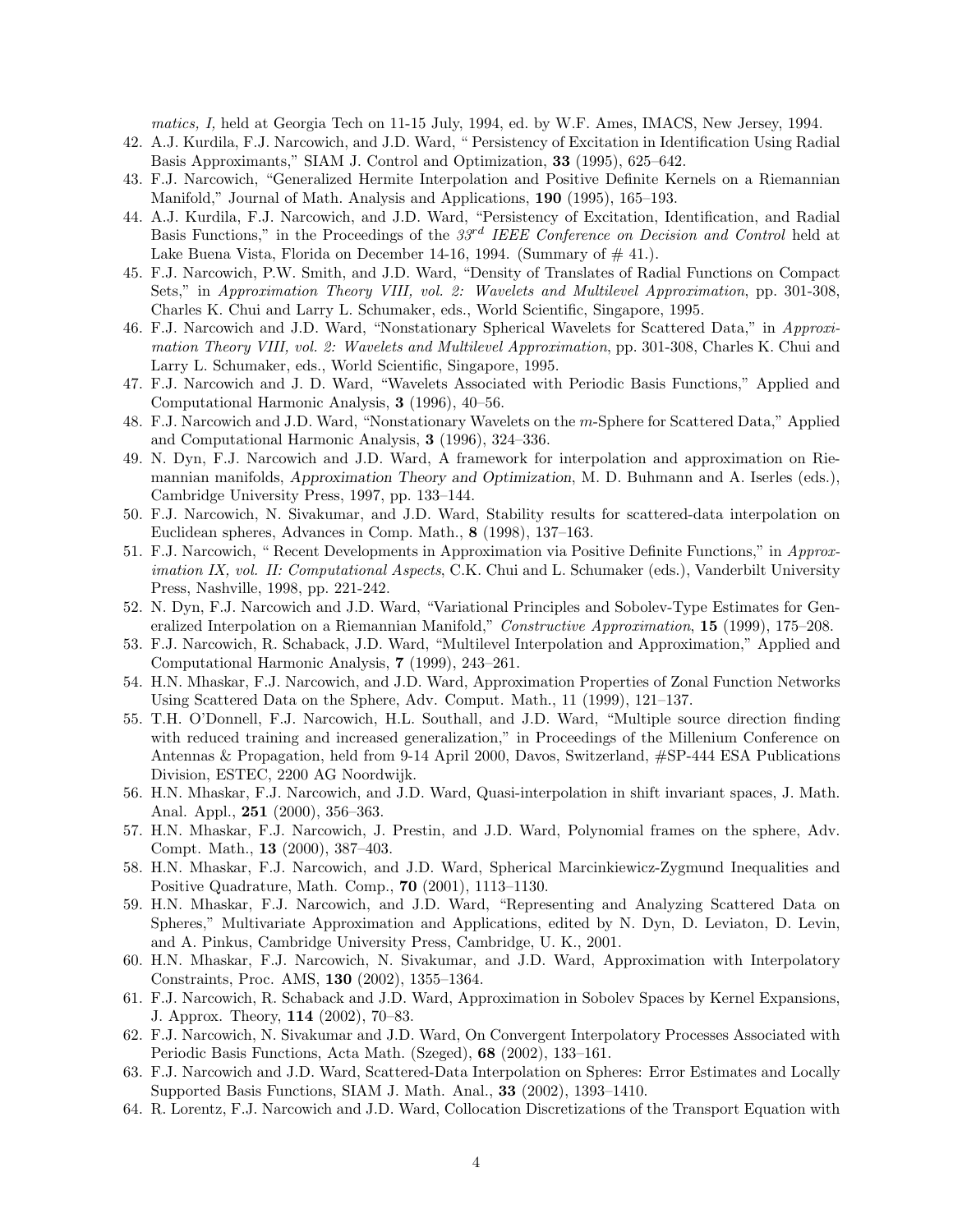Radial Basis Functions, Appl. Math. Comput., 145 (2003), 97-116.

- 65. F.J. Narcowich, H. Wendland and J.D. Ward, Refined Error Estimates for Radial Basis Function Interpolation, Constructive Approximation, 19 (2003), 541-564.
- 66. H.N. Mhaskar, F.J. Narcowich, and J.D. Ward, On the representation of band-dominant functions using finitely many bits, Advances in Computational Mathematics, 21 (2004), 127-146.
- 67. H.N. Mhaskar, F.J. Narcowich, and J.D. Ward, Zonal function network frames on the sphere, Neural Networks, 16 (2003) 183-203.
- 68. F. J. Narcowich, J. D. Ward, Preface [Computation and approximation on the sphere], Adv. Comput. Math. 21 (2004), no. 1-2, 1–2.
- 69. F. J. Narcowich and J. D. Ward, Scattered-Data interpolation on  $R^n$ : Error Estimates for Radial Basis and Band-limited Functions, SIAM J. Math. Anal., 36 (2004), 284-300.
- 70. F. J. Narcowich, J. D. Ward, and H. Wendland, Sololev Bounds on Functions with Scattered Zeros, with Applications to Radial Basis Function Surface Fitting, Math. Comp., **74** (2005), 743-763.
- 71. F. J. Narcowich, Recent Developments in Error Estimates for Scattered-Data Interpolation via Radial Basis Functions, Numer. Algorithms, 39 (2005), 307-315.
- 72. F. J. Narcowich, J. D. Ward, and H. Wendland, Sololev Error Estimates and a Bernstein Inequality for Scattered Data Interpolation via Radial Basis Functions, Constr. Approx., 24 (2006) 175-186.
- 73. Q. T. Le Gia, F. J. Narcowich, J. D. Ward, and H. Wendland, Continuous and Discrete Least-Squares Approximation by Radial Basis Functions on Spheres, J. Approx. Theory, 143 (2006), 124-133.
- 74. F. J. Narcowich, P. Petrushev, and J. D. Ward, Localized Tight Frames on Spheres, SIAM J. Math. Anal., 38 (2006), 574-594.
- 75. F. J. Narcowich, P. Petrushev, and J. D. Ward, Decomposition of Besov and Triebel-Lizorkin spaces on the sphere, J. Funct. Anal., 238 (2006), 530–564.
- 76. F. J. Narcowich, X. Sun, J. D. Ward, and H. Wendland, Direct and Inverse Sobolev Error Estimates for Scattered Data Interpolation via Spherical Basis Functions, Found. Comput. Math., 7 (2007), 369-390.
- 77. F. J. Narcowich, J. D. Ward, and G. B. Wright, Divergence-free RBFs on Surfaces, J. Fourier Anal. Appl., 13 (2007), 643-663.
- 78. F. J. Narcowich, X. Sun, and J. D. Ward, Approximation Power of RBFs and Their Associated SBFs: A Connection, Adv. Comput. Math., 27 (2007), 107-124.
- 79. E. J. Fuselier, F. J. Narcowich, J. D. Ward, G. Wright, Error and Stability Estimates for Surface-Divergence Free RBF Interpolants on the Sphere, Math. Comp., 78 (2009), 2157-2186.
- 80. H. N. Mhaskar, F. J. Narcowich, J. Prestin, and J. D. Ward,  $L^p$  Bernstein Estimates and Approximation by Spherical Basis functions, Math. Comp., 79 (2010), 1647-1679.
- 81. F. J. Narcowich, X. Sun, J. D. Ward and Z. Wu, LeVeque type inequalities and discrepancy estimates for minimal energy configurations on spheres, J. Approx. Theory, 162 (2010), 1256-1278.
- 82. T. Hangelbroek, F. J. Narcowich and J. D. Ward, Kernel Approximation on Manifolds I. Bounding the Lebesgue Constant, SIAM J. Math. Anal., 42 (2010) 1732-1760.
- 83. T. Hangelbroek, F. J. Narcowich, X. Sun and J. D. Ward, Kernel Approximation on Manifolds: The  $L^{\infty}$ -norm of the  $L^{2}$ -projector, SIAM J. Math. Anal., 43 (2011), no. 2, 662–684.
- 84. T. Hangelbroek, W. R. Madych, F. J. Narcowich, and J. D. Ward, Cardinal interpolation with Gaussian kernels, J. Fourier Anal. Appl., 18 (2012), no. 1, 67-86.
- 85. T. Hangelbroek, F. J. Narcowich and J. D. Ward, Polyharmonic and Related Kernels on Manifolds: Interpolation and Approximation, Found. Comput. Math., 12 (2012), no. 5, 625-670.
- 86. E. Fuselier, T. Hangelbroek, F. J. Narcowich, J. D. Ward, and G. B. Wright, Localized Bases for Kernel Spaces on the Unit Sphere. SIAM J. Numer. Anal. 51 (2013), no. 5, 2538-2562.
- 87. E. Fuselier, T. Hangelbroek, F. J. Narcowich, J. D. Ward, and G. B. Wright, Kernel Based Quadrature on Spheres and other Homogeneous Spaces. Numer. Math., 127 (2014), no. 1, 57-92.
- 88. F. J. Narcowich, S. T. Rowe and J. D. Ward, A Novel Galerkin Method for Solving PDEs on the Sphere Using Highly Localized Bases. Math. Comp. 86 (2017) 197-231.
- 89. T. Hangelbroek, F. J. Narcowich, C. Rieger and J. D. Ward, An inverse theorem for compact Lipschitz domains in  $\mathbb{R}^d$  using Localized kernel bases. Math Comp. 87 (2018), 1949-1989.
- 90. R. B. Lehoucq, F. J. Narcowich, S. T. Rowe and J. D. Ward, A Meshless Galerkin Method for Non-Local Diffusion Using Localized Kernel Bases, Math. Comp. 87 (2018), 2233 -2258.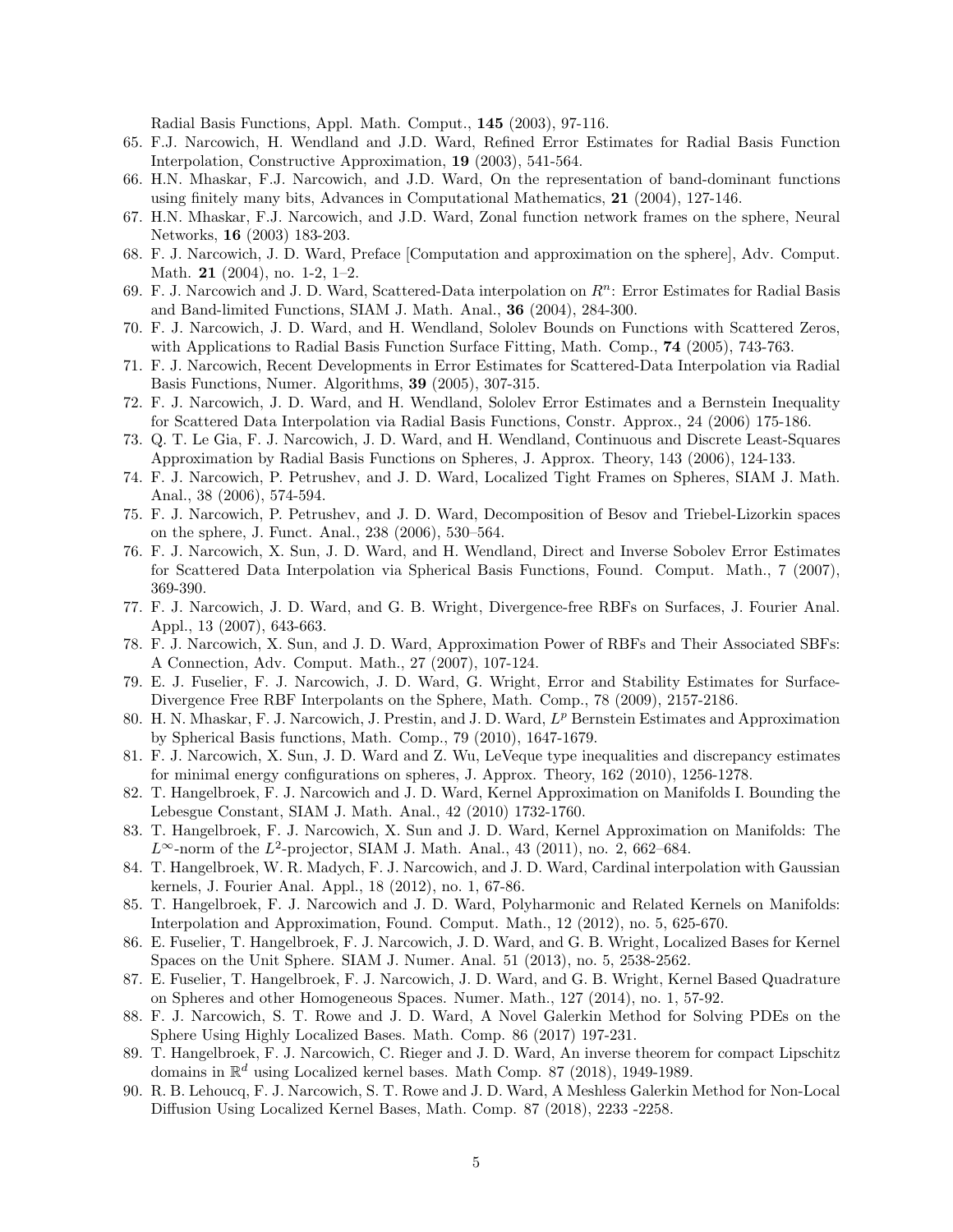- 91. T. Hangelbroek, F. J. Narcowich, C. Rieger and J. D. Ward, Direct and Inverse Results on Bounded Domains for Meshless Methods via Localized Bases on Manifolds, in Contemporary Computational Mathematics - a celebration of the 80th birthday of Ian Sloan, pp. 489-513, J. Dick, F. Y. Kuo, H. Woźniakowski, eds., Springer-Verlag, 2018.
- 92. J. Kunemund, F. J. Narcowich, J. D. Ward and H. Wendland , A High-Order Meshless Galerkin Method for Semilinear Parabolic Equations on Spheres. Numer. Mathematik, 142 (2019), 383-419.
- 93. John Paul Ward, Francis J. Narcowich and Joseph D. Ward, Interpolating splines on graphs for data science and applications, Appl. Comput. Harmon. Anal., 49 (2020), 540-557.
- 94. Amir, A., Levin, D., Narcowich, F.J. et al. Meshfree Extrapolation with Application to Enhanced Near-Boundary Approximation with Local Lagrange Kernels. Found. Comput. Math 22 (2022), 1-34. ¡a href="https://doi.org/10.1007/s10208-021-09507-x"¿ https://doi.org/10.1007/s10208-021-09507-x¡/a¿

### Books

- 1. S.A. Fulling and F.J. Narcowich (eds.), Forty More Years of Ramifications: Spectral Asymptotics and Its Applications, Discourses in Mathematics and Its Applications, Departement of Mathematics, Texas A & M University, College Station, TX, 1991.
- 2. Albert Boggess and Francis J. Narcowich, A First Course in Wavelets with Fourier Analysis, Prentice-Hall, Upper Saddle River, NJ, 2001.
- 3. Albert Boggess and Francis J. Narcowich, A First Course in Wavelets with Fourier Analysis, second edition, John Wiley & Sons, Hoboken, NJ, 2009.

### OTHER WRITINGS<sup>†</sup>

- 1. (with Mary L. Boas) "Classical Orbits Passing Through a Force Center." American Journal of Physics, 36, No. 12 (1968), p. 1189.
- 2. (with E.P. Wigner) "Extension of the R-Matrix Theory." Bulletin of the American Physical Society, April, 1971, 16, No. 4, p. 623.
- 3. "On Kahan's Routine for Reduction of Error in Adding Arrays," August 26, 1969.
- 4. "On Converting a Network into an Analog Block Diagram," June, 1970.
- 5. "On Converting a Network with Excess Elements into an Analog Block Diagram," July, 1970.
- 6. "An Implicit Integration Method," August 31, 1970.
- 7. "Representation of an Analog Block Diagram by a Directed Graph," September 15, 1970.
- 8. "An Algorithm for Finding the Condensation of a Directed Graph," September 9, 1970.
- 9. "A Topological Interpretation of Berry's Ordering Algorithm," June 22, 1971.
- 10. "On the Modification of Gear's Implicit Integration Method," August 19, 1971.
- 11. "A Geometrical Interpretation of the Solution of Non-Linear Algebraic Equations Via Differential Equations," September 15, 1971.
- 12. Thesis, Princeton University, 1972. "Mathematical Theory of The R-Matrix."
- 13. "Continuation Methods," August 1980. (Report prepared for Sage Data Corporation).
- 14. "Employing Jacobian-updates in a Continuation Method," June 1981. (Report prepared for Sage Data Corporation).
- 15. F.J. Narcowich and S.A. Fulling, "Wigner Distribution Functions", Seminars in Mathematical Physics No. 1, College Station, TX, 1986.

### Conference Talks, Seminars & Colloquia

- 1. "Classical Orbits Passing through a Force Center," given at January, 1968 meeting of the American Physical Society. Abstract in American Journal of Physics, 36, No. 12 (1968), p. 1189.
- 2. "Extension of the R-Matrix Theory", given at the April 1971 meeting of the American Physical Society. Abstract in Bulletin of the American Physical Society, April 1971. 16, No. 4, p. 623. (E. P. Wigner, co-author.)

<sup>†</sup> Items 3–11 were reports prepared for Zenith Radio Corporation.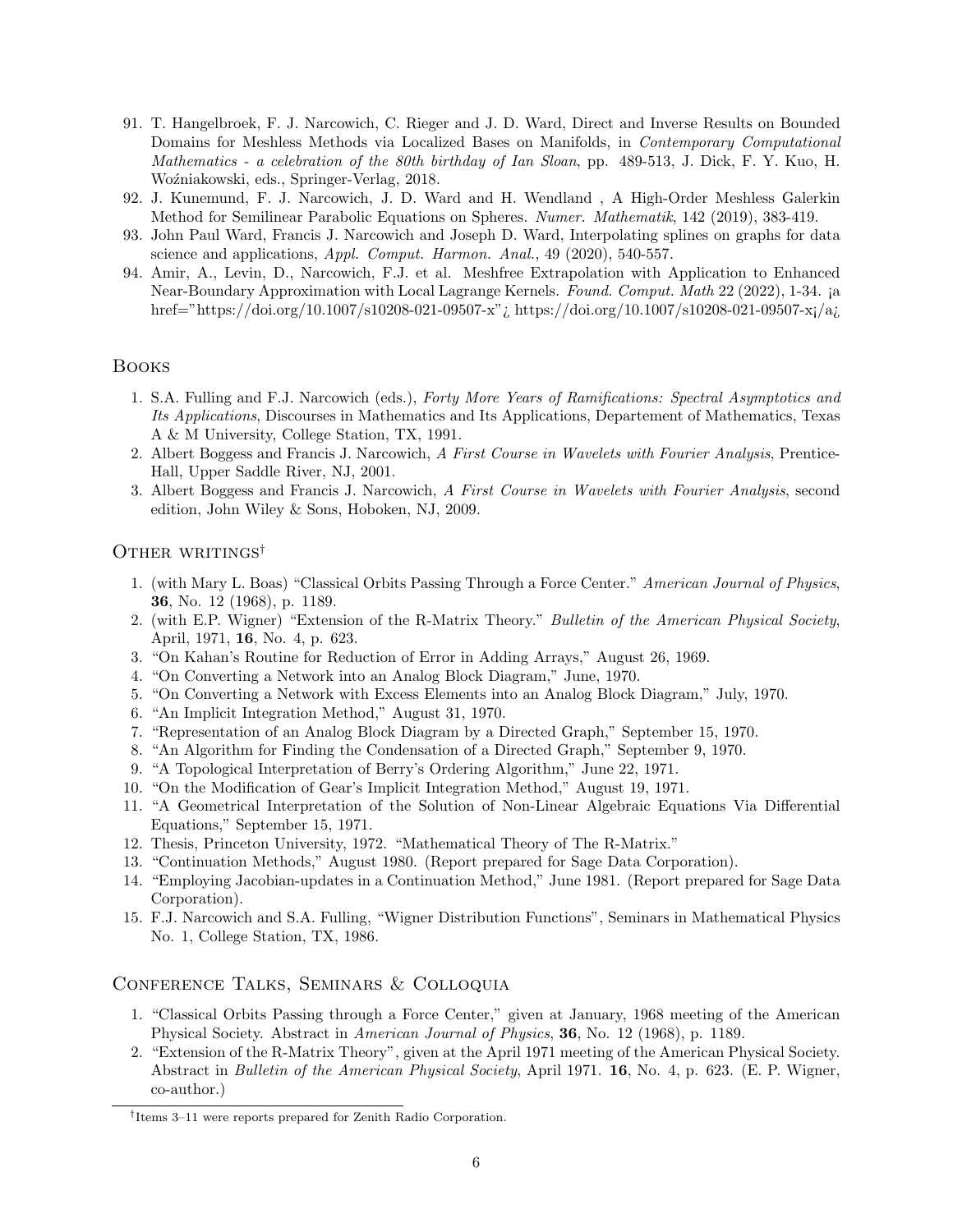- 3. "Some results in R-Matrix Theory", given at the January, 1974 meeting of the American Mathematical Society. Abstract in Notice of the A.M.S., 21, No. 1 (1974), P.A. 251.
- 4. "An Operator Maximum Principle and an Application of a Theorem of Douglas," given at the CBMS-NSF Regional Conference on Operator Theory at Bucknell University, August, 1975.
- 5. "On Indeterminate Hermitian Moment Sequences," given at the January, 1976, meeting of the American Mathematical Society. Abstract in Notices of the A.M.S., 23, No. 1, 1976, pp. A-163.
- 6. "R-Operators and Quantum Scattering Theory," a Physics Colloquium given at L.S.U. on February 20, 1976.
- 7. "Pade Approximation of a Class of Operator-Valued Analytic Functions," given at the special session on Approximation Theory to the Texas Section of the Mathematical Association of America, April 2, 1976. (20 minute talk).
- 8. "A Basis for the Local Solutions of an Elliptic Equation," given at a Physics Seminar at the University of Chicago on March 10, 1980.
- 9. "Some Remarks on Wigner Distribution Functions," a Physics Colloquium given at L.S.U. on March 14, 1985.
- 10. "Expansions associated with the quantum Liouville equation," given to the Analysis Seminar at the Courant Institute on Oct. 27, 1985.
- 11. "A quantum mechanical moment problem," given at the First International Conference on the Physics of Phase Space, May 22, 1986. (See publication no. 25, this Vita.)
- 12. "A quantum mechanical moment problem and generalized uncertainty relations," given at the January, 1987 meeting of the A.M.S. Abstract in Abstracts of the AMS, 8, No. 1 (1987), p. 128.
- 13. "The Problem of Moments for Wigner Distributions," a half-hour invited talk given at the Eight Annual Western States Mathematical Physics Meeting on Feb. 14, 1989.
- 14. "The Moment Problem for a Wigner Distribution, Geometry, and Uncertainty," given at the Telluride Summer Research Center's Workshop on Dynamics of Classical and Quantum Systems, July 6, 1989.
- 15. "Geometry and Uncertainty," a half-hour invited talk given at the 861st Meeting of the AMS at Denton, TX, on Nov. 3, 1990.
- 16. "Chaos in Adaptive Control of Spacecraft Dynamics," (with A.J. Kurdila), given at Dynamics Days Texas Conference, University of Houston, Houston, TX, January 6, 1991
- 17. "Approximation of Poincar´e Sections Arising in Attitude Control," a half-hour invited talk, joint with A.J. Kurdila, given at the special session on Chaos, Predictability, and Stability in Astrodynamics at AAS/AIAA Specialist Conference held at Durango, CO, on August 19-22, 1991. (See # 38 above.)
- 18. "An application of radial basis functions to control theory," a half-hour invited talk given at the Annual Symposium of the Center for Approximation Theory, Texas A&M University, College Station, TX, on April 10, 1992.
- 19. "Estimates on Condition Numbers for Interpolation Matrices Associated with Certain Order 0 Radial Functions," a half-hour invited talk, joint with N. Sivakumar and J.D. Ward, given at the special session on Advances in Grid Free, Radial Basis Function Approximation at the Seventh IMACS International Conference on Computer Methods for Partial Differntial Equations held at Rutgers University 22-24 June, 1992.
- 20. "Generalized Hermite Interpolation Using Radial Basis functions," a half-hour invited talk given at the Annual Symposium of the Center for Approximation Theory, Texas A&M University, College Station, TX, on March 12, 1993.
- 21. "A radial basis function approach to solving PDEs numerically,"a half-hour invited talk given at the 866th Meeting of the AMS at College Station, TX, on October 22, 1993.
- 22. "Generalized Hermite interpolation on  $T<sup>m</sup>$  with periodic 'RBFs'," a half-hour invited talk given at the Annual Symposium of the Center for Approximation Theory, Texas A&M University, College Station, TX, on April 15, 1994.
- 23. "Grid-free methods of Hermite interpolation with RBF-like functions on a manifolds," a half-hour invited talk, given at the special session on Theory and Applications of Radial Basis Functions at the Fourteenth IMACS World Congress held at Georgia Tech on 11-15 July, 1994.
- 24. "Periodic-Basis-Function Wavelets, Uncertainty, and Localization," a half-hour invited talk, joint with J. D. Ward, given at the special session on Wavelet Galerkin Methods in Computational Mechanics at Society of Engineering Science  $31^{st}$  Annual Technical Meeting held at Texas A&M University on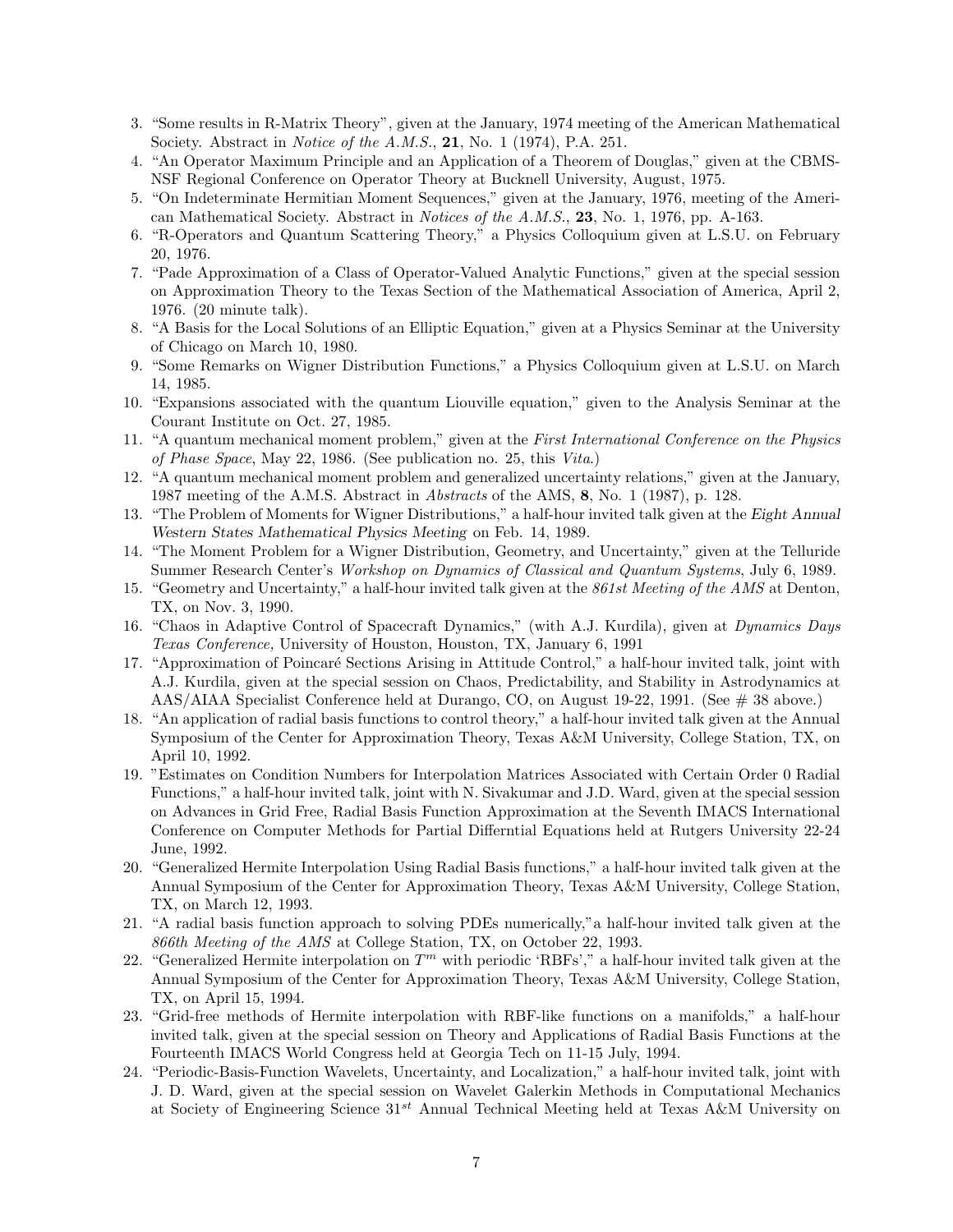October 10-12, 1994.

- 25. "Persistency of Excitation, Identification, and Radial Basis Functions," a 20 minute (regular paper) submitted talk, joint with A.J. Kurdila and J.D. Ward, given at the  $33^{rd}$  IEEE Conference on Decision and Control held at Lake Buena Vista, Florida on December 14-16, 1994.
- 26. "Nonstationary Spherical Wavelets for Scattered Data," a half-hour talk, joint with J.D. Ward, given at the Eighth International Conference on Approximation Theory held in College Station, TX, January 8-12, 1995.
- 27. "Density of Translates of Radial Functions on Compact Sets," a half-hour talk, joint with P.W. Smith and J.D. Ward, given at the Eighth International Conference on Approximation Theory held in College Station, TX, January 8-12, 1995.
- 28. "Wavelets Associated with Periodic Basis Functions," a half-hour talk, joint with J.D. Ward, given at the Eighth International Conference on Approximation Theory held in College Station, TX, January 8-12, 1995.
- 29. "An 'Uncertainty Principle' for the m-Sphere," a half-hour invited talk given at the Annual Symposium of the Center for Approximation Theory, Texas A&M University, College Station, TX, on April 21, 1995.
- 30. "Spherical basis functions and intrinsic spherical wavelets," a half-hour invited talk given at the Session on Geodesy and Approximation Theory in Oberwolfach on October 4, 1995. The session was organized by W. Freeden. Local expenses paid by Oberwolfach.
- 31. "A Framework for Interpolation and Approximation on a Riemannian Manifold," a half-hour invited talk given at the Annual Symposium of the Center for Approximation Theory, Texas A&M University, College Station, TX, on April 26, 1997.
- 32. "The Multilevel Method: Rates of Approximation," a half-hour invited talk given at the 1997 IMACS Conference on Radial Basis Functions (held from 27-30 May 1997 in Monterey, CA. Funding source: AFOSR and TAMU Math Dept.
- 33. "Remarks on Scattered-Data surface fitting via Positive Definite Kernels," a half-hour invited talk given at the Eilat98 Conference on Multivariate Approximation and Interpolation with Applications in CAGD, Signal and Image Processing, held from 7-11 September, 1998 in Eilat, Israel. Funding source: Israel and AFOSR overhead.
- 34. "Recent Developments in Approximation via Positive Definite Functions," a one-hour invited address given at a plenary session of the 1998 International Conference on Approximation Theory, held from 3-6 January 1998 in Nashville, TN. Funding source: Conference.
- 35. "Scattered data quadrature for spheres," a half-hour invited talk given at the Session on Mathematical Methods of Geodesy at the Mathematiches Forschungsinstitut Oberwolfach, 29 March-3 April 1999. The session was organized by W. Freeden, E. Grafarend, and L. Svensson. Local expenses paid by Oberwolfach.
- 36. "Multiple source direction finding with reduced training and increased generalization," a twenty minute invited talk given at the Millenium Conference on Antennas & Propagation, held from 9-14 April 2000, Davos, Switzerland. Funding source: AFOSR.
- 37. Research in Pairs (RiP) conference at the Mathematisches Forschungsinstitut Oberwolfach, joint with with R. Schaback and J. Ward, Oberwolfach, Germany, Aug. 6-19, 2000. Local expenses paid by Oberwolfach.
- 38. "Scattered-Data Interpolation on Spheres: Locally Supported Basis Functions," a half-hour invited talk given at the Special Session on Sphere-Related Approximation and Applications at the AMS Chattanooga Meeting, 5-6 October 2001. (E. Saff and L.L. Schumaker, organizers). Funding source: AFOSR and TAMU Math. Dept.
- 39. "Convergence of Radial Basis Function Interpolants and the Calderon Formula," an invited hour talk given on July 17, 2002, at the Workshop in Linear Analysis and Probability Department of Mathematics Texas A&M University, held from June 24 to July 19, 2002.
- 40. "Error Estimates for Scattered-Data Interpolation via RBFs," an invited talk given on April 25, 2003, at the Third International Conference on Multivariate Approximation: Theory and Applications held from April 24 to April 29, 2003, at Cancun, Mexico. (C. Gout, C. Rabut, and L. Traversoni, organizers). Funding source: Conference organizers and NSF.
- 41. "A New Class of Localized Frames on Spheres," Oberwolfach Workshop on Geomathematik 23 29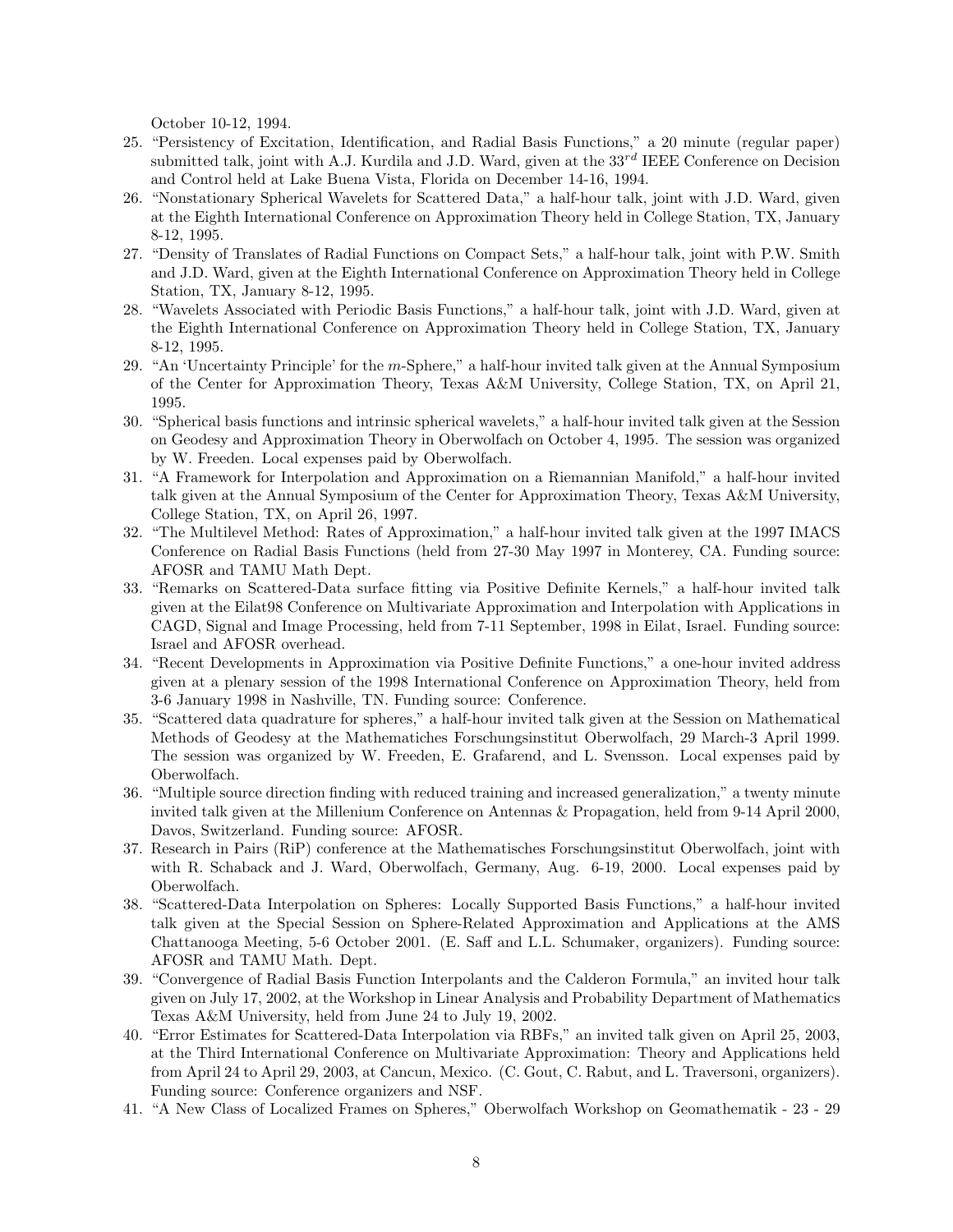May 2004. Organizers: W. Freeden, Eric W. Grafarend, Ian H. Sloan, and Leif Svensson. Oberwolfach Report no. 27/2004. Half-hour invited talk. Funding source: Oberwolfach, NSF, TAMU Math. Dept.

- 42. "Localized Tight Spherical Frames," Conference on "Interaction between Wavelets and Splines", Athens, Georgia (May 16-19, 2005). Half-hour invited talk. Funding source: Oberwolfach, NSF, TAMU Math. Dept.
- 43. "Approximation Power of RBFs on Surface Patches", SIAM Conference on "Geometric Design and Computing", Phoenix Arizona Oct. 31-Nov.3, 2005. Half-hour invited talk. Funding source: NSF, TAMU Math. Dept.
- 44. "Sobolev Error Estimates for Scattered Data Interpolation on  $\mathbb{S}^n$ , Robert Schaback Birthday Conference, Goettingen, November 26, 2005. (Joint with J. Ward) Half-hour invited talk. Funding source: KAMU video conference.
- 45. "Positive-weight quadrature and localized tight spherical frames on spheres", Mathematics colloquim, October 17, 2006, Sam Houston State University, Huntsville, TX. Funding source: Sam Houston State U.
- 46. "Positive-weight quadrature and localized tight spherical frames on spheres", Mathematics colloquim, November 16, 2006, U. of Utah, Salt Lake City, Utah. Funding source: U. of Utah.
- 47. "A Bernstein Theorem for Spherical Basis Functions," 12th International Conference on Approximation Theory, March 4-8, 2007, San Antonio, TX. Funding source: NSF and TAMU.
- 48. "Divergence-free Radial Basis Functions on the Sphere," Special session, "Radual Basis Functions on the Sphere for Geophysical Applications", SIAM Conference on Mathematical & Computational Issues in the Geosciences, Switzerland, Santa Fe, NM, March 19-22, 2007. Funding source: NSF and TAMU.
- 49. "Divergence-free RBFs on Spheres and other surfaces," Special session, "Approximation on the Sphere", ICIAM 07, Zurich, Switzerland, July 16-20, 2007. Funding source: NSF and TAMU.
- 50. "Divergence-free RBFs on Spheres and other surfaces," 2nd Workshop on Constructive Function Theory, Sam Houston State Univ., Oct. 26-27, 2007. Funding source: Sam Houston State Univ.
- 51. "Bernstein inequalities and Nyquist sampling rates for spherical basis functions," Third Workshop on Constructive Function Theory, Sam Houston State Univ., Oct. 24-25, 2008. Funding source: Sam Houston State Univ.
- 52. "Bounded Lebesgue Constants for SBF Interpolation," Seventh International Conference on Curves and Surfaces, Avignon, France, June 24-30, 2010. Funding source: NSF and TAMU.
- 53. "L<sup>p</sup> Sobolev Estimates for Functions Vanishing at Discrete Points on a Lipschitz Domain on a Compact Manifold," International Symposium in Approximation Theory, Vanderbilt University, Nashville, TN, May 17-21, 2011. Funding source: NSF and TAMU.
- 54. "Kernel Based Quadrature on Spheres and Homogeneous Spaces," Spring Western Section Meeting of the AMS, University of Hawaii at Manoa, Honolulu, HI, March 3-4, 2012. Funding source: NSF and TAMU.
- 55. "Advances in Kernel Based Methods with Applications," 14th International Conference on Approximation Theory, April 7–10, 2013, San Antonio, TX. Funding source: NSF.
- 56. "Kernel Quadrature & Meshless Galerkin Methods on S 2 ," 2013 SIAM Annual Meeting, Special session: Advances in Radial Basis Function and Other Meshfree Methods. July 8–12, 2013. San Diego, CA. Funding source: NSF.
- 57. "A Novel Galerkin Method for Solving PDEs on the Sphere Using Highly Localized Kernel Bases," Constuctive Functions 2014 (Vanderbilt University). Special session: Cubature and Approximation. May 26-30, 2014. Nashville, TN. Funding source: NSF.
- 58. "A Zeros Lemma for Riemannian Manifolds," Erwin Schrödinger Institute (ESI) Program on Minimal Energy Point Sets, Lattices, and Designs. Workshop on Optimal Point Configurations and Applications. October 13–17, 2014. Vienna, Austria. Funding source: ESI, NSF.
- 59. "Solving PDEs on the sphere via a novel kernel-based meshless Galerkin method," 2015 SIAM Conference on Computational Science and Engineering. Speical session: Advances in Radial Basis Function and Other Meshfree Methods. 14-18 March, 2015. Salt Lake City, UT. Funding source: NSF
- 60. "A Meshless Kernel-Based Galerkin Method for Non-Local Diffusion, 15th International Conference on Approximation Theory," May 22–25, 2016, San Antonio, TX. Funding source: NSF.
- 61. "Localized Kernel Methods for Non-Local Diffusion," 2017 SIAM Conference on Science & Engineering: Meshless Particle & Particle Methods for PDEs. February 27–March 3, 2017, Atlanta, GA. Funding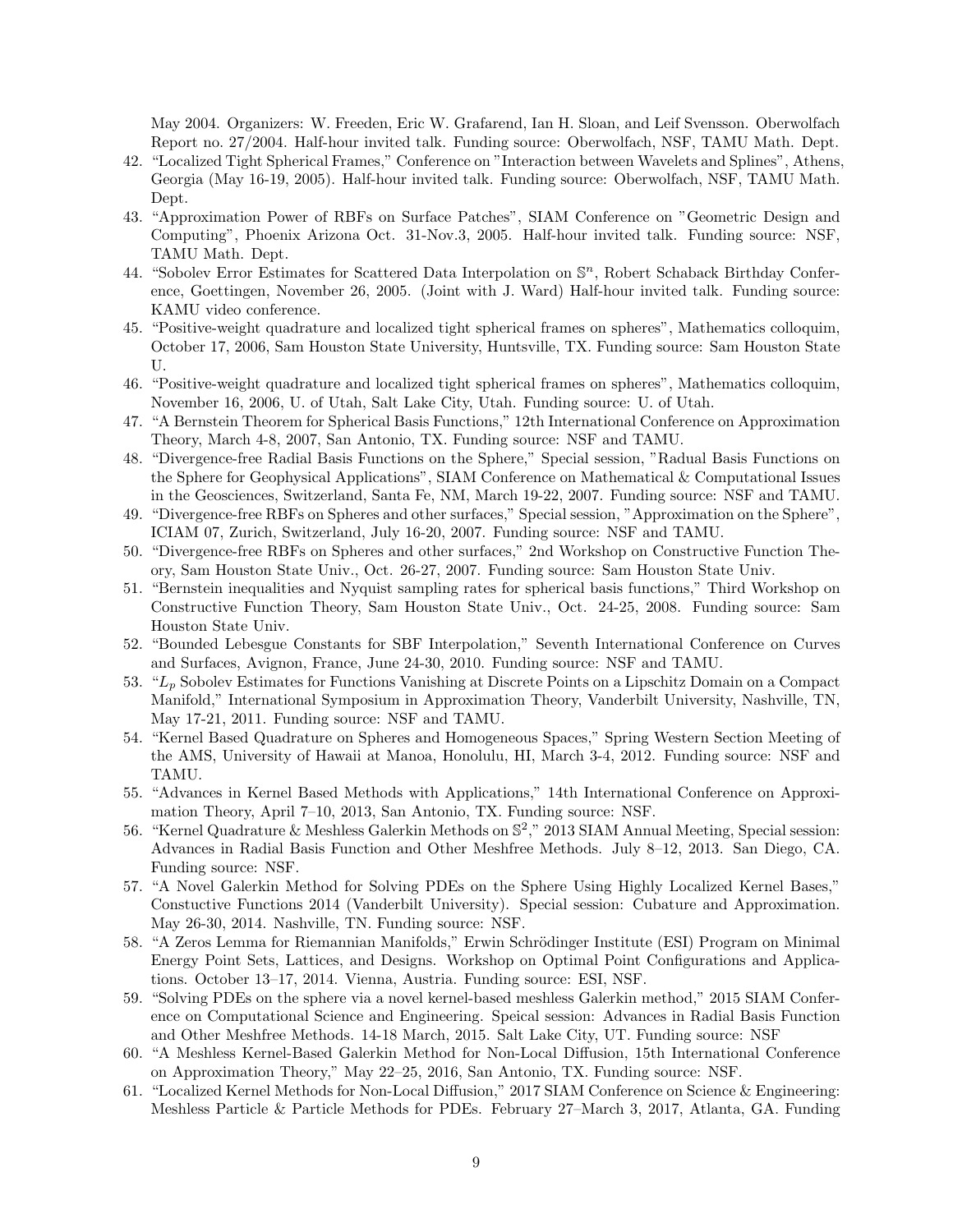source: NSF.

- 62. "A Meshless Kernel Methods Galerkin Method for Non-Local Diffusion," Ninth International Workshop: Meshfree Methods for Partial Differential Equations, September 18–20, 2017, Bonn. Funding source: NSF.
- 63. "Meshfree extrapolation with application to BBO  $(t, k)$  systems and non-local diffusion," USACM Conference on Meshfree and Particle Methods: Applications and Theory, September 10-12, 2018, Santa Fe, NM. Funding source: NSF.
- 64. "Enhanced Meshfree Near-Boundary Approximation via Extrapolation," Mini-symposium on Recent Advances in Kernel-based Approximation: 16th International Conference on Approximation Theory, May 19-22, 2019, Nashville, TN. ¿Funding source: NSF
- 65. "Enhanced meshfree approximation and extrapolation with application to particle methods," Minisymposium on Meshfree, Peridynamics, and Particle Methods: Contemporary Methods and Applications, 2019 Engineering Mechanics Institute Conference, Pasadena, CA, June 18-29, 2019. Funding source: NSF.

#### GRANTS AND CONTRACTS

- 1. June 1, 1972 to July 15, 1973. "Atomic Excitation and Ionization in the Intermediate Energy Region"; Principal Investigator: John Reading. Funded by: Air Force Office of Scientific Research, Grant Number 73-2484.
- 2. July 18 to August 15, 1974. "A rigorous R-Matrix Theory," Principal Investigator: F.J. Narcowich; Funded by: College of Science.
- 3. June 1, 1976 to November 30, 1977. "Indeterminate Hermitian Moment Sequences," Principal Investigator: F.J. Narcowich; Funded by: National Science Foundation, Grant No. MCS576-06631.
- 4. August 1980. Consulted for Sage Data Corp., 234 Nassau St., Princeton, New Jersey 08540.
- 5. June 1981. Consulted for Sage Data, Inc. One Research Way, Princeton, New Jersey 08540.
- 6. Air Force Office of Scientific Research, Grant Number F49620-92-J-0403, "Surface Fitting with Radial Basis Functions and Applications to Neural Networks," (J. D. Ward is co-PI.) August 14, 1992 to August 15, 1995, \$99,733.
- 7. Air Force Office of Scientific Research, Grant Number F49620-95-1-0194DEF, "Surface Fitting via Radial and Related Basis Functions with Applications to Neural Networks," (J. D. Ward is co-PI.) March 1995 to March 1998, \$135,429. March 1, 1995 to February 28, 1998.
- 8. Air Force Office of Scientific Research, Grant Number F49620-98-1-0204DEF, "Surface Fitting via Radial and Related Basis Functions with Applications to Neural Networks," (J. D. Ward is co-PI.) February 1, 1998 to September 30, 2000, \$143,800
- 9. National Science Foundation DMS–0204449, "New Directions in Scattered Data Analysis via Radial and Related Basis Functions" (J. D. Ward is co-PI). August 1, 2002 to July 31, 2005, \$208,184.
- 10. National Science Foundation: DMS–0504353, "Scattered Data Analysis and Synthesis via Radial Basis Functions and Tight Spherical Frames" (J. D. Ward is co-PI). August 1, 2005 to July 31, 2008, \$204,697.
- 11. National Science Foundation: DMS–0807033, "Scattered Data Analysis and Synthesis via Radial Basis Functions and Tight Spherical Frames" (J. D. Ward is co-PI). August 15, 2008 to July 31, 2011, \$224,900.
- 12. National Science Foundation: DMS–0708470, "Approximation and Learning in High Dimensions" (conference). (PI: G. Petrova; Co-Pi's: B. Popov, J. Zinn, J. Ward). July 1, 2007 to June 30, 2008. \$15,000.
- 13. Institute for Mathematics and Its Applications (IMA). "Approximation and Learning in High Dimensions" (conference grant). Co-organizers: Ron DeVore, Vladimir Koltchinskii, Francis Narcowich,, Bojan Popov, Steve Smale, Joe Ward, Joel Zinn. October 19-21, 2007. \$4,000.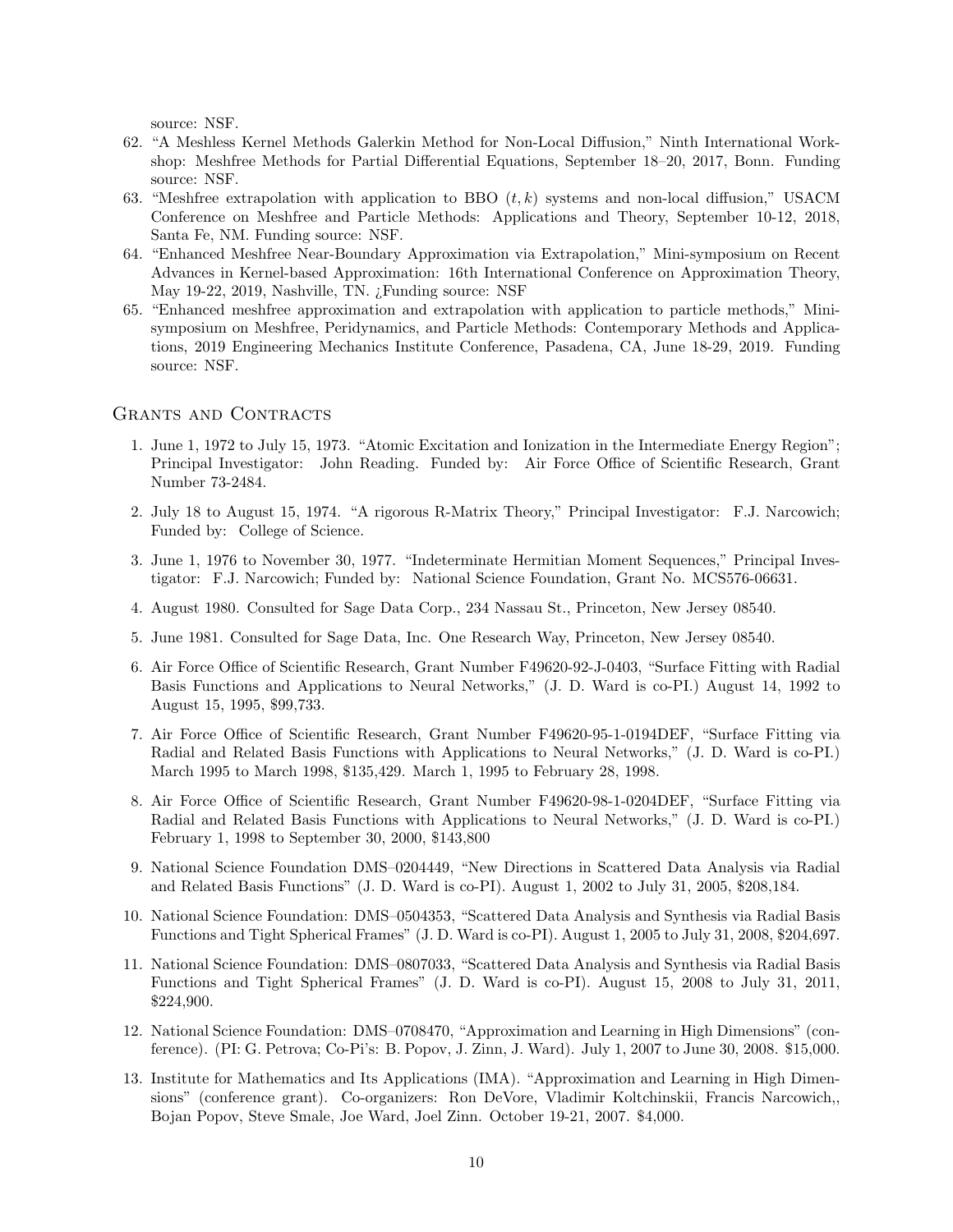- 14. National Science Foundation: DMS–1211566, "Localized Kernel Bases with Application to Meshless Methods" (F. J. Narcowich, co-PI; and J. D. Ward, PI). June 15, 2012 to May 31, 2015. \$229,455. (Included funding for graduate students for 3 summers.)
- 15. Sandia National Laboratory: Award Number 1271025, "Graduate Research Project for Stephen Rowe" (F. J. Narcowich, PI), August 1, 2012 to July 31, 2015. 75, 000fromSandiaand60,000 matching funds from TAMU.
- 16. National Science Foundation: DMS–151;1514789, "Localized Kernel Bases: Theory and Applications to Meshless Methods" (F. J. Narcowich, co-PI; and J. D. Ward, PI). August 15, 2015 to July 31, 2018. \$263,630. (Included funding for graduate students for 3 summers).
- 17. National Science Foundation: DMS–1813091: "Theory and Application of Localized Kernel Bases to Meshfree Methods" (F. J. Narcowich, co-PI; and J. D. Ward, PI). Sept 1, 2018 to Aug 31, 2021, \$230,812.

### Reviewing and Refereeing

Refereed for these journals & organizations:

Adv. in Computational Math. Appl. Comp. Harmonic Anal. Applied Mathematics and Computation BIT Constructive Approximation IEEE Transactions on signal Processing Foundations of Computational Mathematics IMA Journal of Numerical Analysis Int. J. on Sci. Computation and Modeling J. Approximation Theory J. Complexity J. Functional Analysis J. Fourier Analysis and Applications J. Math. Anal. Applic. J. Math. Phys. Journal of Mechanics of MATERIALS and STRUCTURES Mathematics of Computation Numerische Mathematik NSF SIAM Monograph SIAM J. Numerical Analysis SIAM J. on Scientific Computing Physics Letters A Physical Review Letters Physical Review A Signal Processing Transactions Transactions AMS Transport Theory and Stat. Phys.

# TEACHING

Courses Taught

| 2nd Summer Session, 1972 | - 407     |
|--------------------------|-----------|
| Fall, 1972               | 617A, 308 |
| Spring, 1973             | 618A, 601 |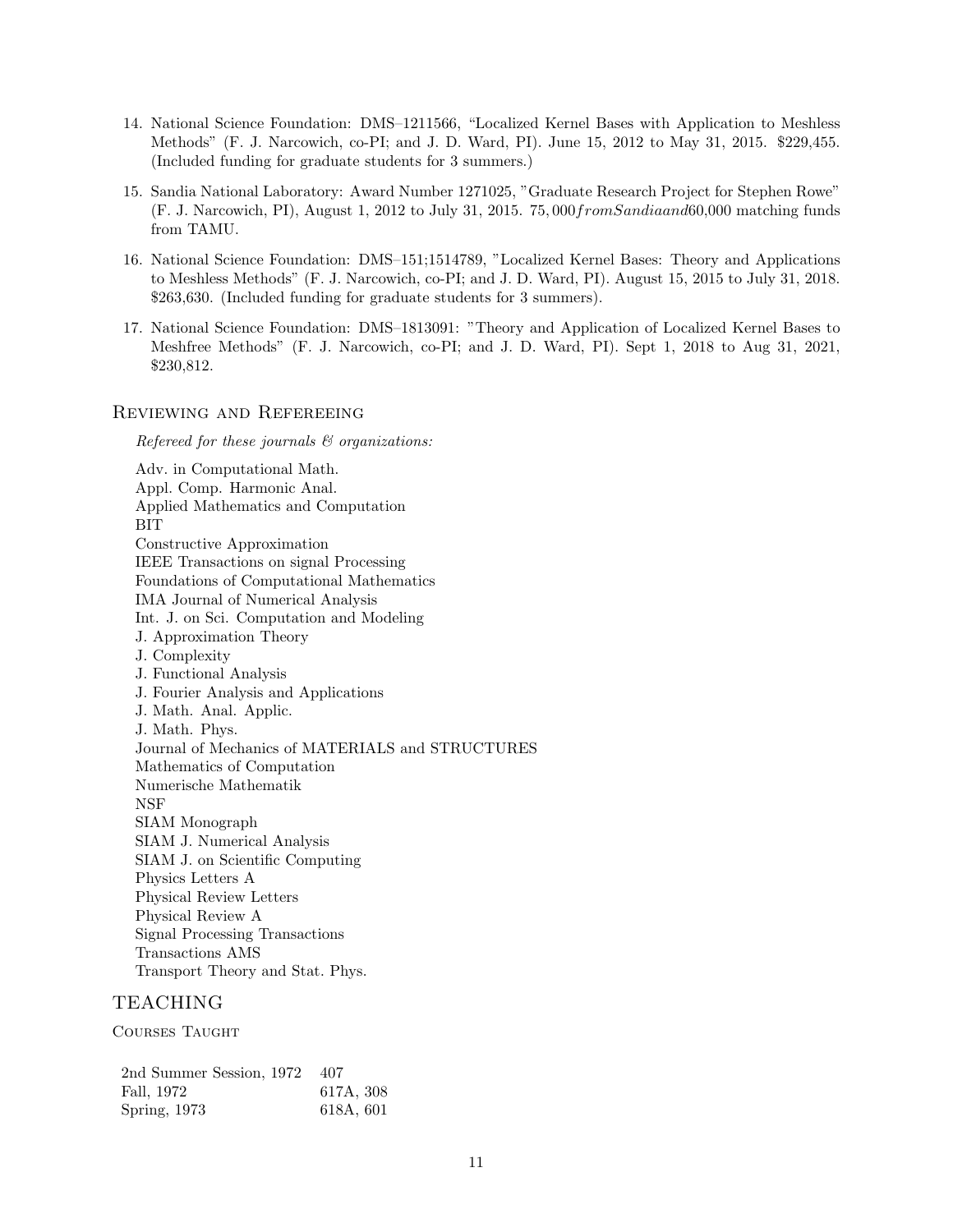| 2nd Summer Session, 1973            | 210            |
|-------------------------------------|----------------|
| Fall, 1973                          | 617A, 407      |
| Spring, 1974                        | 618A, 407, 685 |
| Fall, 1974                          | 618A, 638      |
| Spring, 1975                        | 618A, 312      |
| 1st Summer Term, 1975               | 602            |
| $2nd$ Summer Term, $1975$           | 210            |
| Fall, 1975                          | 407, 617A, 638 |
| Spring, 1976                        | 210, 618A, 485 |
| Fall, 1976                          | 230, 617A      |
| Spring, 1977                        | 230, 618A      |
| 1st Summer Term, 1977               | 210            |
| 2nd Summer Term, 1977               | 308            |
| Fall, 1977                          | 130H, 617A     |
| Spring, 1978                        | 308, 618A      |
| 1st Summer Term, 1978               | 130            |
| 2nd Summer Term, 1978               | 602            |
| Fall, 1978                          | 150, 451       |
| Spring, 1979                        | 150, 489A      |
|                                     | 601            |
| 1st Summer Term, 1979<br>Fall, 1979 | 253, 452       |
|                                     |                |
| Spring, 1980                        | 253, 312       |
| 1st Summer Term, 1980               | 601            |
| Fall, 1980                          | 102, 152       |
| Spring, 1981                        | 253, 308H      |
| 2nd Summer Term, 1981               | 230            |
| Fall, 1981                          | 151, 450       |
| Spring, 1982                        | 230B, 312      |
| 1st Summer Term, 1982               | 230            |
| Fall, 1982                          | 151, 121       |
| Spring, 1983                        | 122, 689N      |
| Fall, 1983                          | 121, 151H      |
| Spring, 1984                        | 122, 410       |
| 1st Summer Term, 1984               | 230B           |
| Fall, 1984                          | 121, 166B      |
| Spring, 1984                        | 122, 410       |
| 1st Summer Term, 1984               | 230B           |
| Fall, 1984                          | 121, 166B      |
| Spring, 1985                        | 122, 312       |
| Summer, 1985                        | 152            |
| Summer, 1986                        | 152            |
| Fall, 1986                          | 121, 311       |
| Spring, 1987                        | 122, 304       |
| Summer, 1987                        | 152            |
| Fall, 1987                          | 151, 312       |
| Spring, 1988                        | 304, 312       |
| Summer I, 1988                      | 311            |
| Fall, 1988                          | 166, 304       |
| Spring, 1989                        | 166, 311       |
| Summer II, 1989                     | 161            |
| Fall, 1989                          | 304, 311       |
| Spring, 1990                        | 304, 312       |
| Summer II, 1990                     | 663            |
| Fall, 1990                          | 150, 311       |
|                                     |                |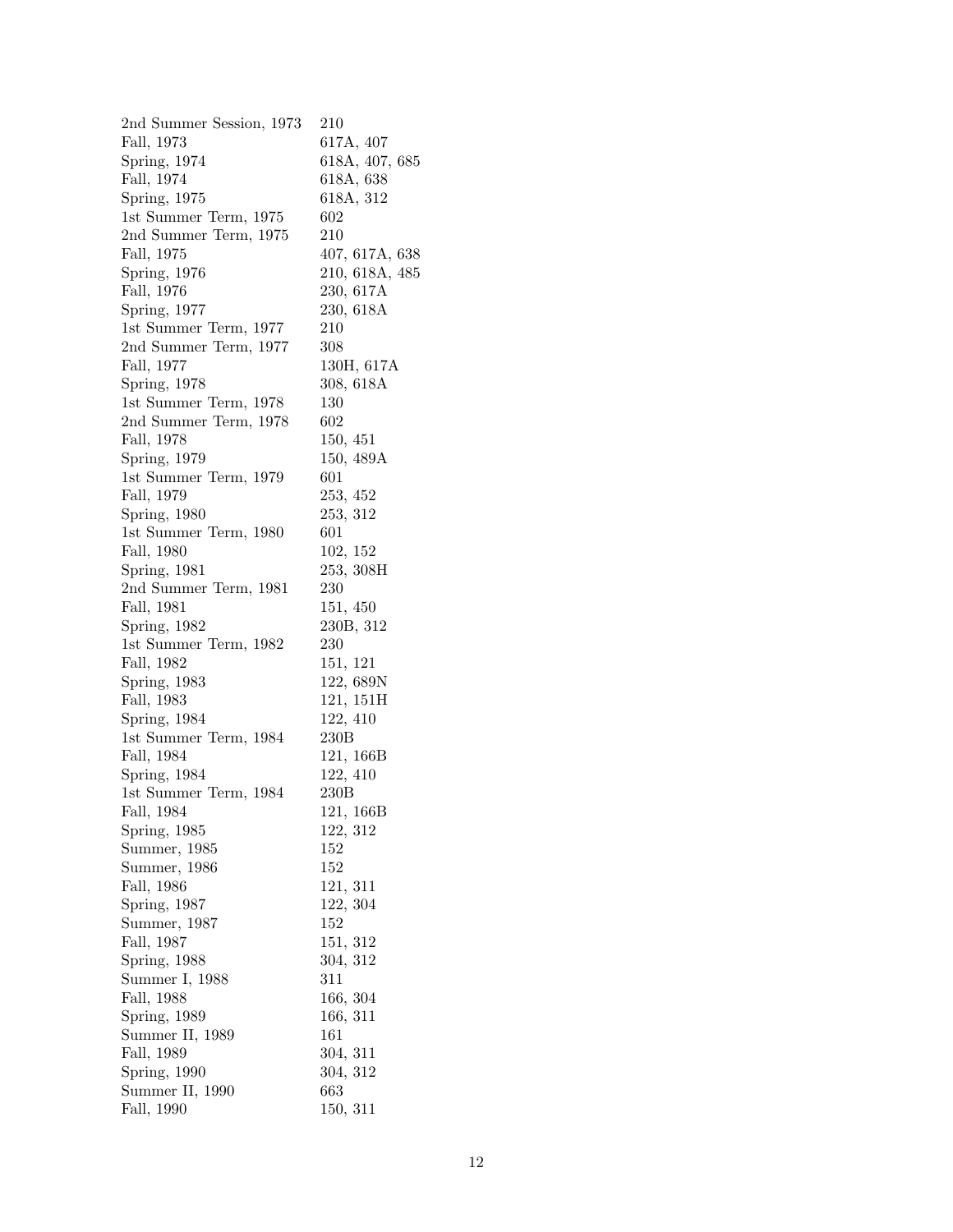| Spring, 1991    | 151, 689           |
|-----------------|--------------------|
| Summer II, 1991 | 161, 311           |
| Fall, 1991      | 311, 640           |
| Spring, 1992    | 308, 311           |
| Summer II, 1992 | 251, 308           |
| Fall, 1992      | 311                |
| Spring, 1993    | 308, 312           |
| Fall, 1993      | 311                |
| Spring, 1994    | 489                |
| Summer I, 1994  | 308, 308, 485      |
| Fall, 1994      | 222                |
| Spring, 1995    | 489                |
| Summer II, 1995 | 664                |
| Fall, 1995      | 222, 308           |
| Spring, 1996    | 423                |
| Summer II, 1996 | 664                |
| Fall, 1996      | 308, 308           |
| Spring, 1997    | 414                |
| Fall, 1997      | 617                |
| Spring, 1998    | 311, 618           |
| Fall, 1998      | 668                |
| Spring, 1999    | 308, 312           |
| Summer II, 1999 | 658                |
| Fall, 1999      | 660                |
| Spring, 2000    | 304, 414           |
| Summer II, 2000 | 667 (VIGRE & REU)  |
| Fall, 2000      | 601 (MEEN section) |
| Spring, 2001    | 308 (Honors), 414  |
| Fall, 2001      | 412                |
| Spring, 2002    | 414, 423           |
| Summer II, 2002 | 658                |
| Fall, 2002      | 603                |
| Spring, 2003    | 414                |
| Summer I, 2003  | 311                |
| Fall, 2003      | 311 (Honors), 311  |
| Spring, 2004    | 414 (Web), 414     |
| Summer I, 2004  | 311                |
| Fall. 2004      | 311 (NUEN section) |
| Spring, 2005    | 311 (Honors), 311  |
| Summer I, 2005  | 409                |
| Fall, 2005      | 641                |
| Spring, 2006    | 311 (Honors), 642  |
| Summer I, 2006  | 311                |
| Fall, 2006      | 641                |
| Spring, 2007    | 311, 642           |
| Summer I, 2007  | 311                |
| Fall, 2007      | 641                |
| Spring, 2008    | 251, 642           |
| Summer I, 200   | 311                |
| Fall, 2008      | 658                |
| Spring, 2009    | 414, 601           |
| Summer I, 2009  | 308, 308           |
| Fall, 2009      | 641                |
| Spring, 2010    | 414, 642           |
|                 |                    |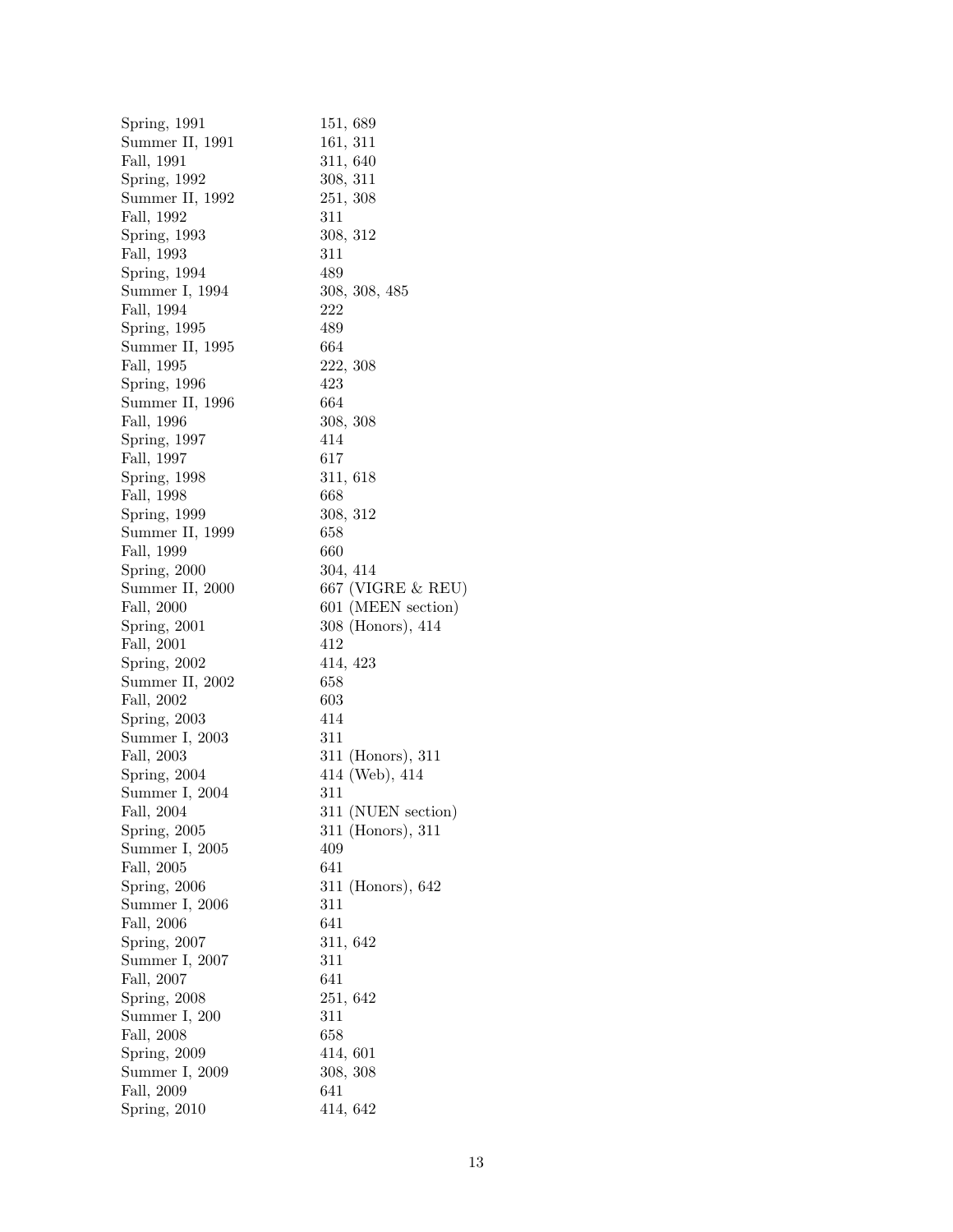| Summer II, 2010 | 304                |
|-----------------|--------------------|
| Fall, 2010      | 641                |
| Spring, $2011$  | 308, 642           |
| Summer II, 2011 | 412                |
| Fall, 2011      | 641                |
| Spring, 2012    | 414, 642           |
| Summer I, 2012  | 311                |
| Fall, 2012      | 658                |
| Spring, 2013    | 401-501, 401-502   |
| Fall, 2013      | 641                |
| Spring, 2014    | 414, 642           |
| Summer I, 2014  | 308, 409           |
| Fall, 2014      | 641                |
| Spring, $2015$  | 414, 642, 491, 691 |
| Summer I, 2015  | 308, 409           |
| Fall, 2015      | 641                |
| Spring, $2016$  | 414, 642           |
| Summer I, 2016  | 311, 685           |
| Fall, 2016      | 641                |
| Spring, 2017    | 414, 642           |
| Summer II, 2017 | 685                |
| Fall, 2017      | 641                |
| Spring, 2018    | 414, 642           |
| Summer II, 2018 | 685                |
| Fall, 2018      | 641                |
| Spring, 20198   | 414, 642           |
| Fall, 2019      | 641                |
| Spring, $2020$  | 414, 642           |
| Fall, 2020      | 641                |
| Spring, $2021$  | 414, 642           |
| Fall, 2021      | 641                |
|                 |                    |

#### STUDENT COMMITTEES

#### A. Masters

- 1. Beacht, R.W. (Math)<sup>∗</sup>
- 2. Chang, Chien M. (E.E.)<sup>∗</sup>
- 3. Nghi, Nguyen X. (M.E.)<sup>∗</sup>
- 4. Qaimmaqami, Hassan (M.E.)<sup>∗</sup>
- 5. Reed, Lynn G. (E.E.)<sup>∗</sup>
- 6. Voges, Kermit Peyton (Math)<sup>∗</sup>
- 7. Ting, Yine-Ping (N.E.)<sup>∗</sup>
- 8. Brown, Thomas L. (M.E.)<sup>∗</sup>
- 9. Poniz, Philip (Math)<sup>∗</sup>
- 10. Hansen, Elizabeth (C.S.)<sup>∗</sup>
- 11. Colloway, Terry (E.E.)<sup>∗</sup>
- 12. Meeks, Walter (N.E.)<sup>∗</sup>
- 13. Wojcik, Lynn (N.E.)<sup>∗</sup>
- 14. Greene, Bob (N.E.)<sup>∗</sup>
- 15. Juneau, Jon (Math-Chairman)<sup>∗</sup>
- 16. Marvit, Ruvane S. (Math-Chairman)<sup>∗</sup>

<sup>∗</sup>Degree has been given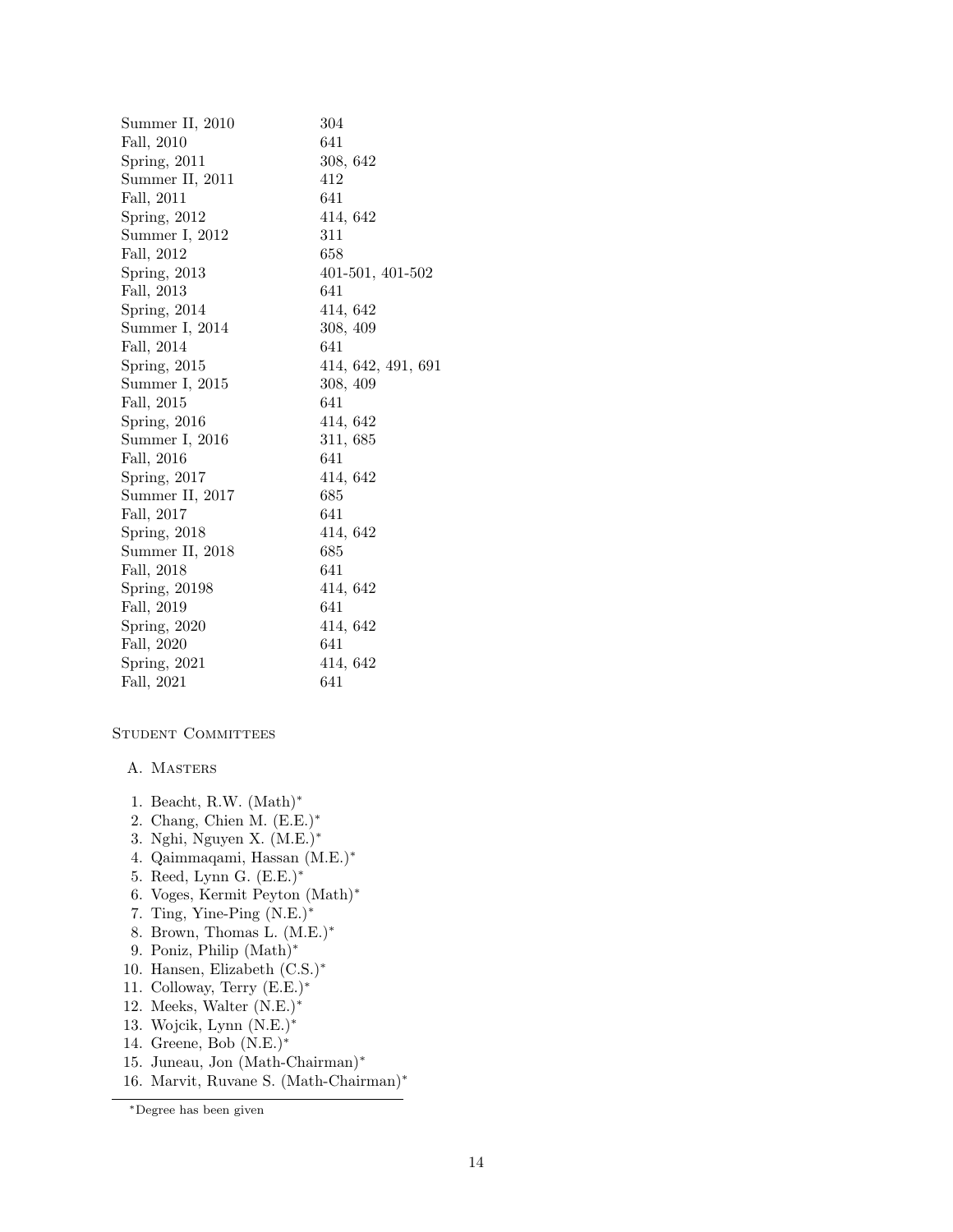- 17. Bratton, Robert (N.E.)<sup>∗</sup>
- 18. Mabry, Vicki (Statistics)<sup>∗</sup>
- 19. Schuller, Michael (N.E.)<sup>∗</sup>
- 20. Hughes, K.L. (Phys.)<sup>∗</sup>
- 21. Hong, Chi-Ho (Phys.)<sup>∗</sup>
- 22. Bakich, Michael (Math-Chairman, Thesis)<sup>∗</sup> (5/92)
- 23. Stoerkel, Elizabeth (Math-Chairman)<sup>∗</sup> (5/92)
- 24. Sackett, Ginger (Bio. Eng.)<sup>∗</sup> (5/92)
- 25. Mock, Scott E. (Math)<sup>∗</sup>
- 26. Patten, Thomas P. (M.E.)
- 27. Sharif Sazzad, (E.E.)<sup>∗</sup>
- 28. Van Thuan Ho, (E.E)<sup>∗</sup> (12/97)
- 29. Minh, Can A., (Math)<sup>∗</sup> (5/99)
- 30. Reuter, Kevin, (Visualization)<sup>∗</sup> (8/99)
- 31. Gia Le, Quoc Thong (Math.)<sup>∗</sup> (8/00)
- 32. Zhao, Caixia (Statistics) <sup>∗</sup> (12/00)
- 33. Krcmar, Maja (Physics) <sup>∗</sup> (5/01)
- 34. Li, Bo (Stat.) <sup>∗</sup> (4/9/04)
- 35. Ayala, Julio (E.E) <sup>∗</sup> (12/05)
- 36. Guild-Bingham, Avery (NUEN)<sup>∗</sup> (12/04)
- 37. Glab, Daniel L. (Stat.) <sup>∗</sup> (12/05)
- 38. Dressler, James B. (Math.-dist.)
- 39. Le, Ty (Math.-dist.-Chairman)<sup>∗</sup> (12/05)
- 40. Black, Rebecca (Math-dist.)<sup>∗</sup> (5/06)
- 41. Owens, Jennifer (Math.)<sup>∗</sup> (8/06)
- 42. Fu, Kaibin (Math.)<sup>∗</sup> (5/07)
- 43. Johnson, Maya (Math.)<sup>∗</sup> (8/08)
- 44. Yang, Mei (Math.)<sup>∗</sup> (8/09)
- 45. Johnson, Kristen (AERO)<sup>∗</sup> (8/10)
- 46. Zarea, Marwan (PETE)<sup>∗</sup> (8/10)
- 47. Hoskins, Philip (Math.)<sup>∗</sup> (5/15)
- 48. Keith, Kolton (Math.)<sup>∗</sup> (5/18)
- 49. Wiseman, Benjamin (E.E)<sup>∗</sup> (8/18)
- 50. Kumar, Namita Amir (Math-Chairman) <sup>∗</sup> (12/21)

B. Ph.D.

- 1. Burnett, Thomas (Physics)<sup>∗</sup>
- 2. Chase, David (Parks and Recreation)<sup>∗</sup>
- 3. Lawrence, William R. (Physics)<sup>∗</sup>
- 4. Lumpkin, Milton (Physics)<sup>∗</sup>
- 5. Bottiger, Jerold (Physics)<sup>∗</sup>
- 6. Roberts, George (Math)<sup>∗</sup>
- 7. Frey (Anderson), Gail (Economics)<sup>∗</sup>
- 8. Beres, Richard R. (Physics)<sup>∗</sup>
- 9. Cunningham, Sammy (Biochemistry)†∗
- 10. Su, Lo-Yung (Math)<sup>∗</sup>
- 11. Burciaga, John (Physics)<sup>∗</sup>
- 12. Watanabe, Ronald Ken (Ocean Eng.)†∗
- 13. Schuller, M. (N.E.)<sup>∗</sup>
- 14. Smoote, S. (Ed. Phys.)†∗
- 15. Ham, Tom (Physics)<sup>∗</sup>

<sup>∗</sup>Degree has been given

<sup>†</sup>Graduate College Representative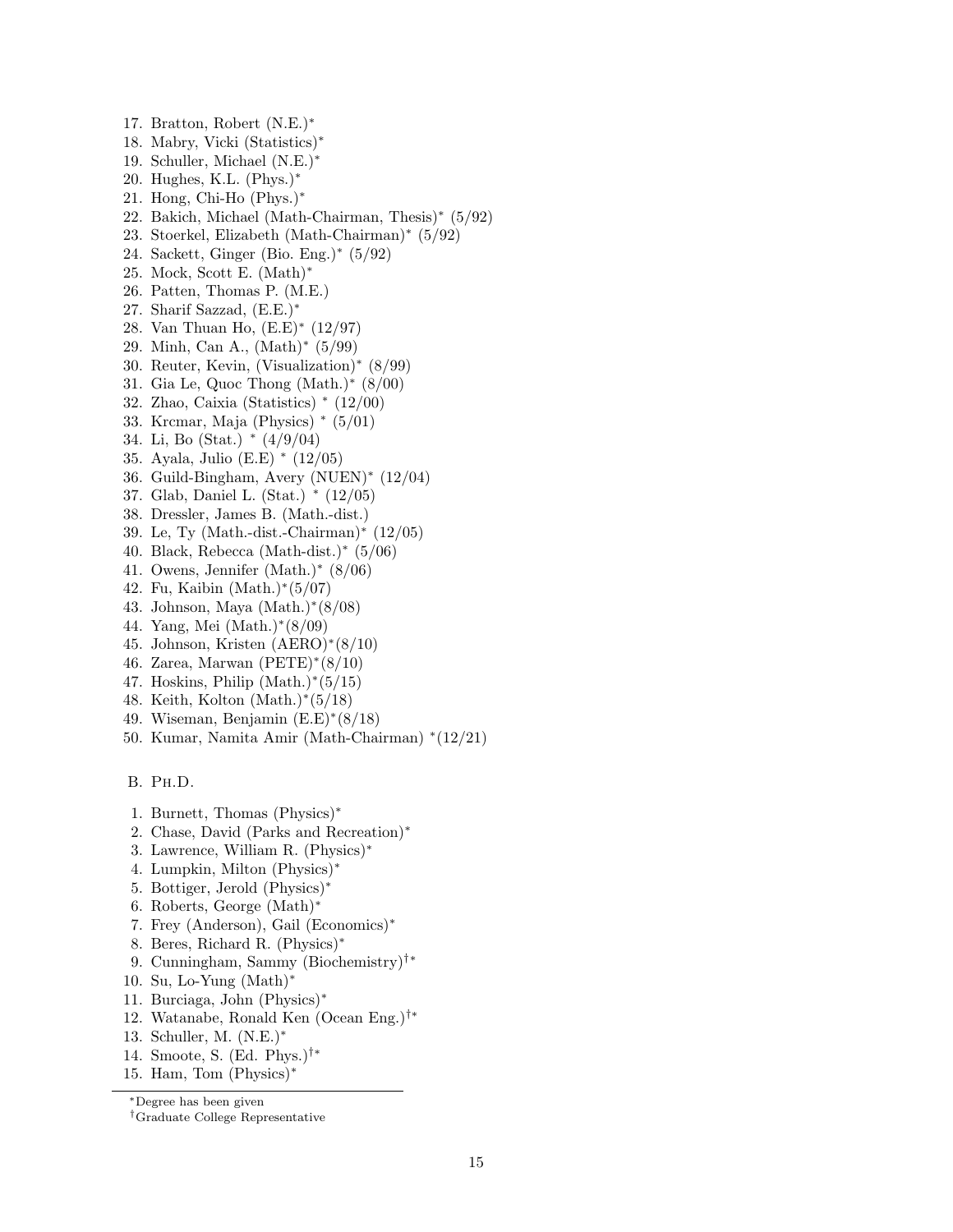16. Steward, Harold (Ed. Admi.)†∗ 17. Campanhola, Clayton (Entomology)†∗ 18. Peterson, Sandra (EDCI)†∗ 19. Johnson, Iris (EDCI)†∗ 20. Schehrer, Kevin (Phys.)<sup>∗</sup> 21. Moore, Murray (M.E.)<sup>∗</sup> 22. Chiang, Jen-Shiun (E.E.)†∗ 23. Choi, Sang K. (M.E.)<sup>∗</sup> 24. Crossman, Leslie (Ed. Phys.)†∗ 25. Fan, Beijan (M.E.)<sup>∗</sup> 26. Venkatesh, Ramasubbu (N.E.)<sup>∗</sup> 27. Wagner, Drew (Finance)<sup>∗</sup> (4/1/97) 28. Dahr, Amitava (M.E.)<sup>∗</sup> (2/14/95) 29. Hsu, Cheng-non (C.E.)†∗ (3/17/97) 30. Lee, Geung Hee (Stat.) <sup>∗</sup> (11/27/96) 31. Valayutham Rajaathnam,  $(E.E.)^{\dagger}$ 32. Lowitzsch, Svenja (Math. – co-chair)<sup>∗</sup> (5/02) 33. Gia Le, Quoc Thong (Math. – co-chair)\*  $(8/03)$ 34. Krcmar, Maja (Physics)<sup>∗</sup> (12/01) 35. Dunlap, Mickey P. (Stat.)<sup>∗</sup> (8/04) 36. Ambartsoumian, Gaik (Math.)<sup>∗</sup> (8/06) 37. Fuselier, Edward (Math. – co-chair)<sup>∗</sup> (5/06) 38. Ward, John Paul (Math. – co-chair)<sup>∗</sup> (8/10) 39. Glab, Daniel L. (Stat.)<sup>∗</sup> (12/10) 40. SenGupta, Indranil (Math.) \*  $(5/10)$ 41. Gou, Kun (Math.)<sup>∗</sup> (12/12) 42. Ferguson, Lauren Ann (Math.)<sup>∗</sup> (12/12)

- 43. Ghosh, Aditi (Math.)<sup>∗</sup> (8/13)
- 44. Johnson, Maya (Math.)<sup>∗</sup> (8/15)
- 45. Subhadeep, Mukhopadhyay (Stat.)
- 46. Rowe, Stephen (Math. co-chair)\*  $(5/15)$
- 47. Hamm, Keaton (Math.)<sup>∗</sup> (8/15)
- 48. Dallakyan, Aramayis (Stat.)<sup>∗</sup> (12/21)

SERVICE ACTIVITIES

Departmental and College

| 1972-1973: | Undergraduate Major Curriculum Committee<br>a)<br>Applied Mathematical Sciences Committee<br>(b)<br>Calculus Sequence Committee<br>(c)                                                                                                                     |
|------------|------------------------------------------------------------------------------------------------------------------------------------------------------------------------------------------------------------------------------------------------------------|
| 1973-1974: | Undergraduate Major Curriculum Committee<br>a)<br>Applied Mathematical Sciences Committee<br>(b<br>Colloquium and Seminar Committee<br>$\mathbf{c}$ )<br>Complex Analysis Committee<br>$\mathbf d$<br>Mathematics for Physical Sciences Committee<br>(e)   |
| 1974-1975: | Undergraduate Major Curriculum Committee<br>(a)<br>Applied Mathematical Sciences Committee<br>(b)<br>Complex Analysis Committee<br>$\mathbf{c}$ )<br>Math Department representative on the College of<br>(d)<br>Engineering Graduate Instruction Committee |
| 1975-1976: | Applied Mathematical Sciences Committee<br>a)<br>Graduate Major Curriculum Committee<br>(b)<br>Mathematical Physics Committee<br>(c)                                                                                                                       |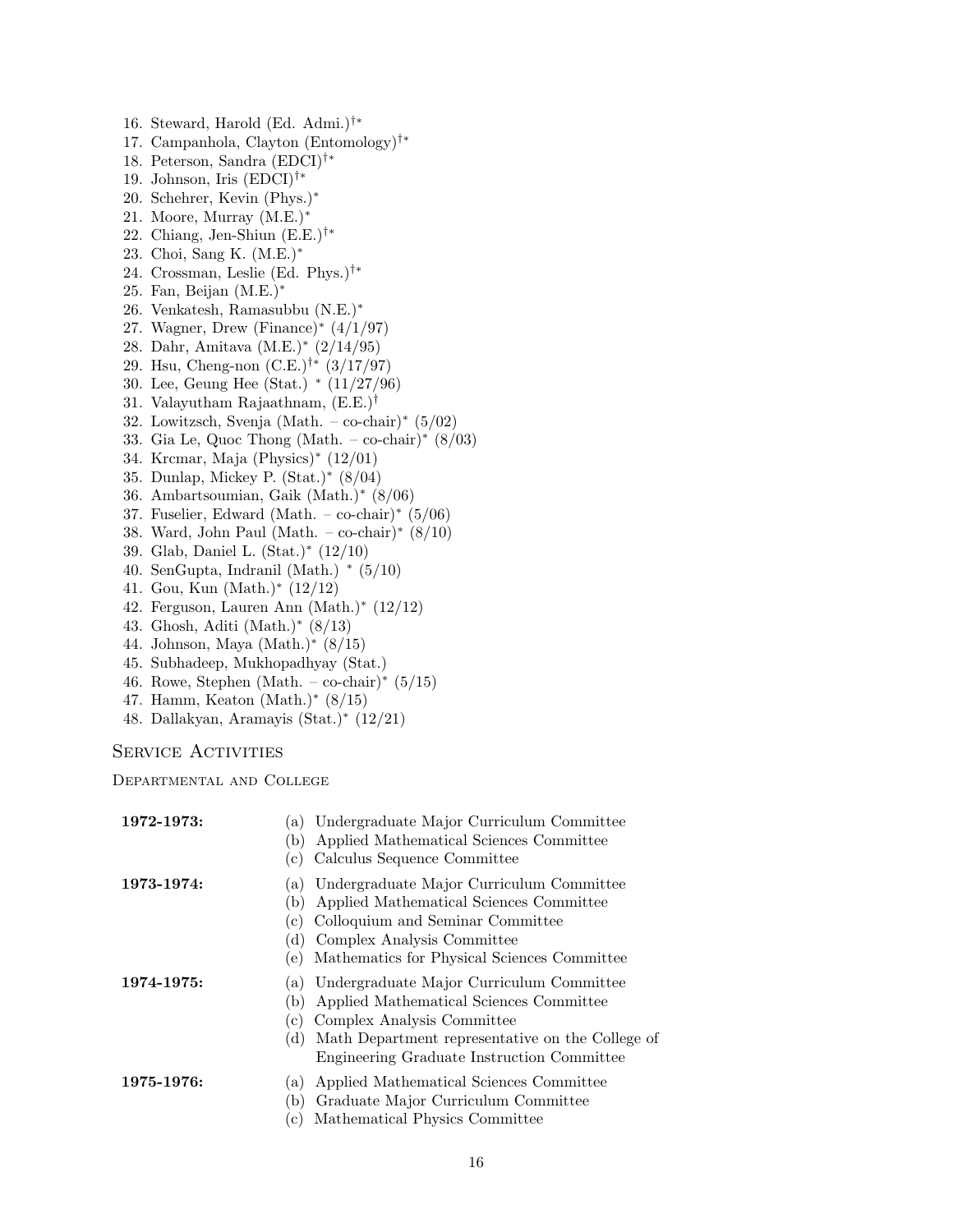|            | (d) Math Department representative on the College of<br>Engineering Graduate Instruction Committee                                                                                                                                                                            |
|------------|-------------------------------------------------------------------------------------------------------------------------------------------------------------------------------------------------------------------------------------------------------------------------------|
| 1976-1977: | (a) Applied Mathematical Sciences Committee<br>(b) Graduate Major Curriculum Committee<br>(c) Mathematical Physics Committee<br>(d) Math Department representative on the College of<br>Engineering Graduate Instruction Committee<br>(e) Executive Committee                 |
| 1977-1978: | (a) Applied Mathematical Sciences Committee<br>(b) Graduate Major Curriculum Committee<br>(c) Mathematical Physics and Probability Committee<br>(d) Math Department representative on the College of<br>Engineering Graduate Instruction Committee<br>(e) Executive Committee |
| 1978-1979: | (a) Executive Committee (Chairman)<br>(b) Faculty Evaluation Committee                                                                                                                                                                                                        |
| 1979-1980: | (a) Executive Committee (Chairman)<br>(b) Faculty Evaluation Committee                                                                                                                                                                                                        |
| 1980-1981: | (a) Committee E                                                                                                                                                                                                                                                               |
| 1981-1982: | (a) Committee T<br>Tenure Guidelines Committee<br>(b)                                                                                                                                                                                                                         |
| 1982-1983: | (a) Committee T<br>(b) Recruitment Committee                                                                                                                                                                                                                                  |
| 1983-1984: | (a) Committee T<br>(b) Ad-hoc Committee to revise the syllabi of the<br>Engineering Calculus Courses                                                                                                                                                                          |
| 1984-1985: | (a) Annual Reviews Committee for the division of<br>Geometry and Nonlinear Analysis<br>(b) Committee T<br>(c) Ad-hoc Committee to select a calculus text in M151<br>sequence<br>Teaching awards committee<br>(d)                                                              |
| 1986-1987: | (a) Committee T<br>(b) Curriculum Review Committee                                                                                                                                                                                                                            |
| 1987-1988: | (a) Committee T<br>Undergraduate Committee<br>(b)                                                                                                                                                                                                                             |
| 1988-1989: | Committee T<br>(a)<br>(b) P&T Steering Committee (Chairman)<br>(c) College of Science FAC<br>Undergraduate Committee<br>(d)                                                                                                                                                   |
| 1989-1990: | Committee T<br>(a)<br>(b) Committee P<br>(c) Committee P's Subcommittee on Promotion (Chairman)<br>(d) Committee on Department Rules for $P&T$<br>and Senior Appointments (Chairman)<br>(e) College of Science FAC (Chairman)<br>Undergraduate Committee<br>(f)               |
| 1990-1991: | (a) Committee T<br>Committee P<br>(b)                                                                                                                                                                                                                                         |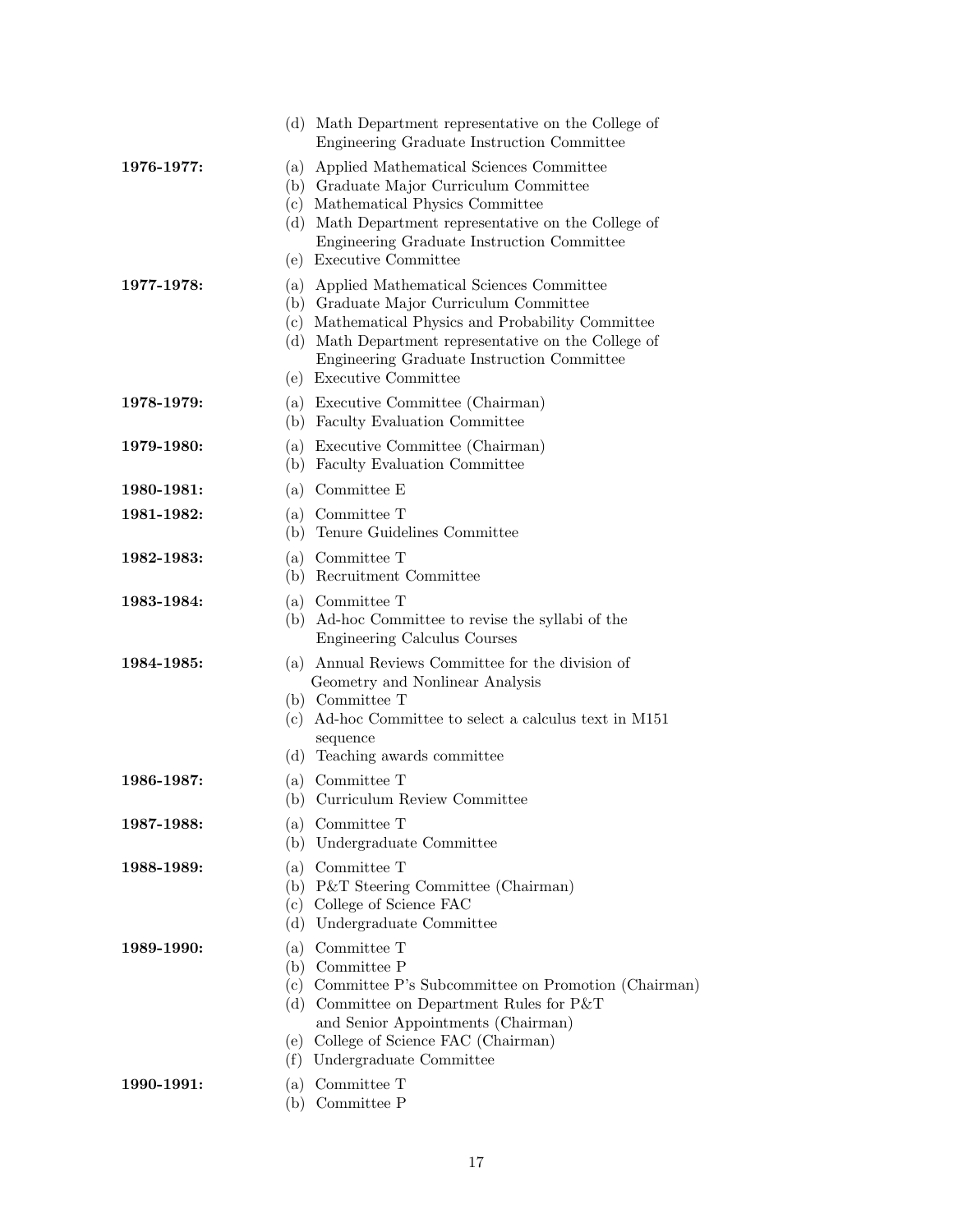|            |                          | (c) Committee P's Subcommittee on Promotion (Chairman)<br>(d) Committee on Department Rules for $P&T$<br>and Senior Appointments (Chairman)<br>(e) College of Science FAC (Chairman)<br>(f) Engineering Mathematics Text-Book Committee (Chairman)<br>(g) Ad-hoc Committee to Select a Delegate to the<br>Dean-Search Committee (Chairman)<br>(h) Executive Committee |
|------------|--------------------------|-----------------------------------------------------------------------------------------------------------------------------------------------------------------------------------------------------------------------------------------------------------------------------------------------------------------------------------------------------------------------|
| 1991-1992: | (c)                      | (a) Committee T<br>(b) Committee P<br>Engineering Mathematics Text-Book Committee (Chairman)                                                                                                                                                                                                                                                                          |
| 1992-1993: | (a)<br>(c)               | Committee T<br>(b) Committee P<br>Engineering Mathematics Text-Book Committee (Chairman)                                                                                                                                                                                                                                                                              |
| 1993-1994: | (d)                      | (a) Committee T<br>(b) Committee P<br>(c) Undergraduate Program Committee<br>Awards Committee                                                                                                                                                                                                                                                                         |
| 1994-1995: | (a)<br>(e)               | Committee T<br>(b) Committee P<br>(c) Subcommittee P<br>(d) Awards Committee<br>Hiring Committee                                                                                                                                                                                                                                                                      |
| 1995-1996: | (e)                      | (a) Committee T<br>(b) Committee P<br>(c) Subcommittee P<br>(d) Awards Committee (Chair)<br>Differential equations textbook committee 1996                                                                                                                                                                                                                            |
| 1996-1997: | (c)                      | (a) Committee T<br>(b) Committee P<br>Associate Director, Center for Approximation Theory                                                                                                                                                                                                                                                                             |
| 1997-1998: | (a)<br>(b)<br>(c)<br>(d) | Committee T<br>Committee P<br>Associate Director, Center for Approximation Theory<br>Subcommittee P                                                                                                                                                                                                                                                                   |
| 1998-1999: | (c)<br>(e)               | (a) Committee T<br>(b) Committee P<br>Associate Director, Center for Approximation Theory<br>(d) Subcommittee P<br>Graduate program evaluation committee (chair)                                                                                                                                                                                                      |
| 1999-2000: | (a)<br>(c)<br>(d)        | Committee $\mathcal T$<br>(b) Committee P<br>Associate Director, Center for Approximation Theory<br>Executive Committee                                                                                                                                                                                                                                               |
| 2000-2001: | (a)<br>(c)<br>(d)        | Committee T<br>(b) Committee P<br>Associate Director, Center for Approximation Theory<br>Executive Committee                                                                                                                                                                                                                                                          |
| 2001-2002: | (a)                      | Committee T<br>(b) Committee P                                                                                                                                                                                                                                                                                                                                        |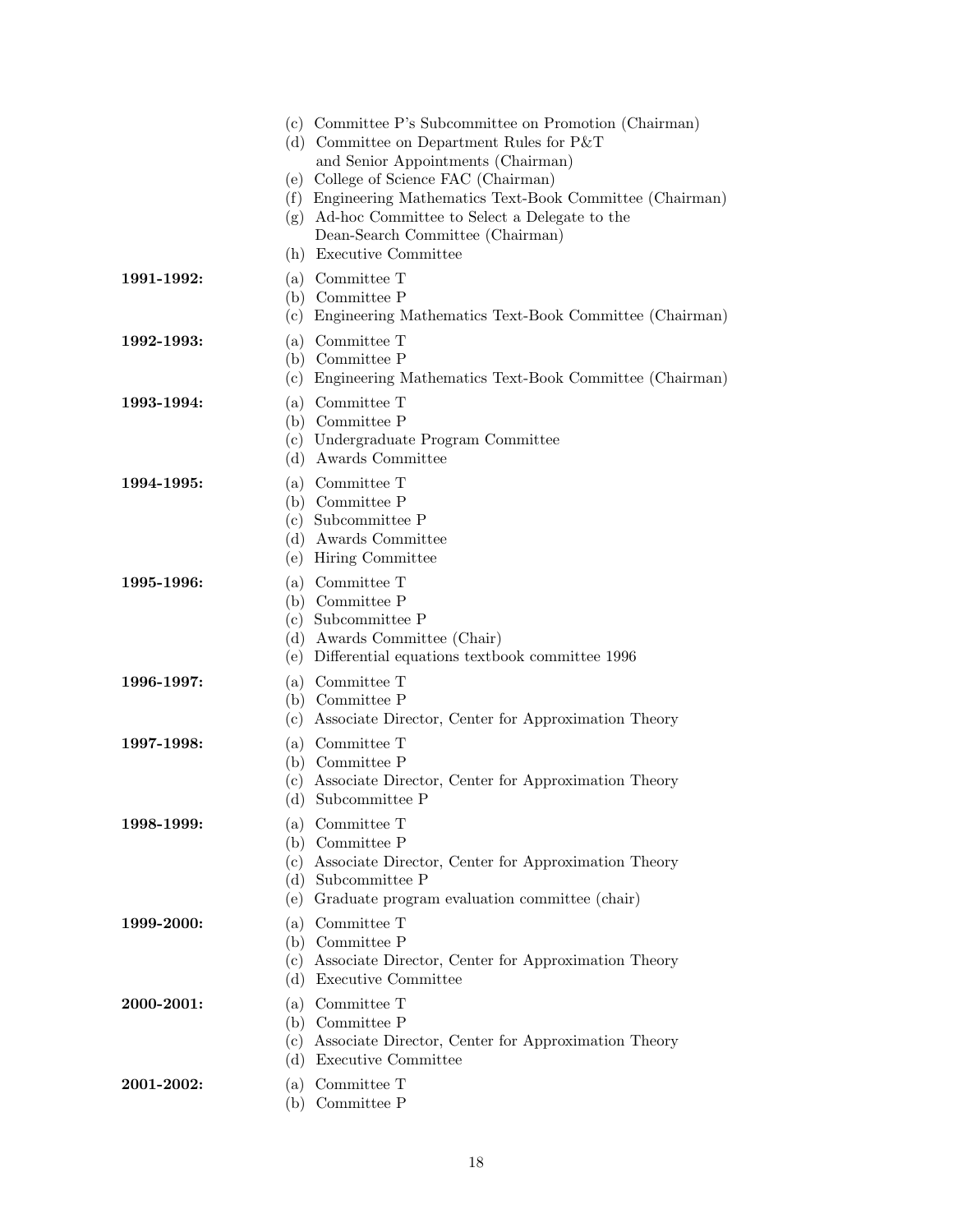|            | (c) Associate Director, Center for Approximation Theory<br>(d) P&T Document Revision Committee<br>(e) Subcommittee P                                                                                        |
|------------|-------------------------------------------------------------------------------------------------------------------------------------------------------------------------------------------------------------|
| 2002-2003: | (a) Committee T<br>(b) Committee P<br>(c) Director, Center for Approximation Theory<br>(d) Subcommittee P<br>(e) Graduate Committee                                                                         |
| 2003-2004: | (a) Committee T<br>(b) Committee P<br>(c) Director, Center for Approximation Theory<br>(d) Executive Committee<br>(e) Math 311 Textbook Committee (chair)<br>(f) Graduate Committee<br>$(g)$ Subcommittee P |
| 2004-2005: | (a) Committee T<br>(b) Committee P<br>(c) Director, Center for Approximation Theory<br>(d) Executive Committee                                                                                              |
| 2005-2006: | (a) Committee T<br>(b) Committee P<br>(c) Director, Center for Approximation Theory<br>(d) Teaching Committee (chair)                                                                                       |
| 2006-2007: | (a) Committee T<br>(b) Committee P<br>(c) Director, Center for Approximation Theory<br>(d) Teaching Committee (chair)<br>Tenure and Promotion Advisory committee (College of Science)<br>(e)                |
| 2007-2008: | (a) Committee T<br>(b) Committee P<br>(c) Director, Center for Approximation Theory<br>(d) Tenure and Promotion Advisory committee (College of Science)                                                     |
| 2008-2009: | (a) Committee T<br>(b) Committee P<br>(c) Director, Center for Approximation Theory<br>Tenure and Promotion Advisory committee (College of Science)<br>(d)                                                  |
| 2009-2010: | Committee T<br>(a)<br>(b) Committee P<br>(c) Director, Center for Approximation Theory<br>(d) Engineering Mathematics Committee                                                                             |
| 2010-2011: | Committee T<br>(a)<br>(b) Committee P<br>(c) Director, Center for Approximation Theory<br>(d) Engineering Mathematics Committee                                                                             |
| 2011-2012: | (a) Committee T<br>(b) Committee P<br>(c) Director, Center for Approximation Theory<br>(d) Engineering Mathematics Committee<br>(e) Executive Committee                                                     |
| 2012-2013: | (a) Committee T                                                                                                                                                                                             |